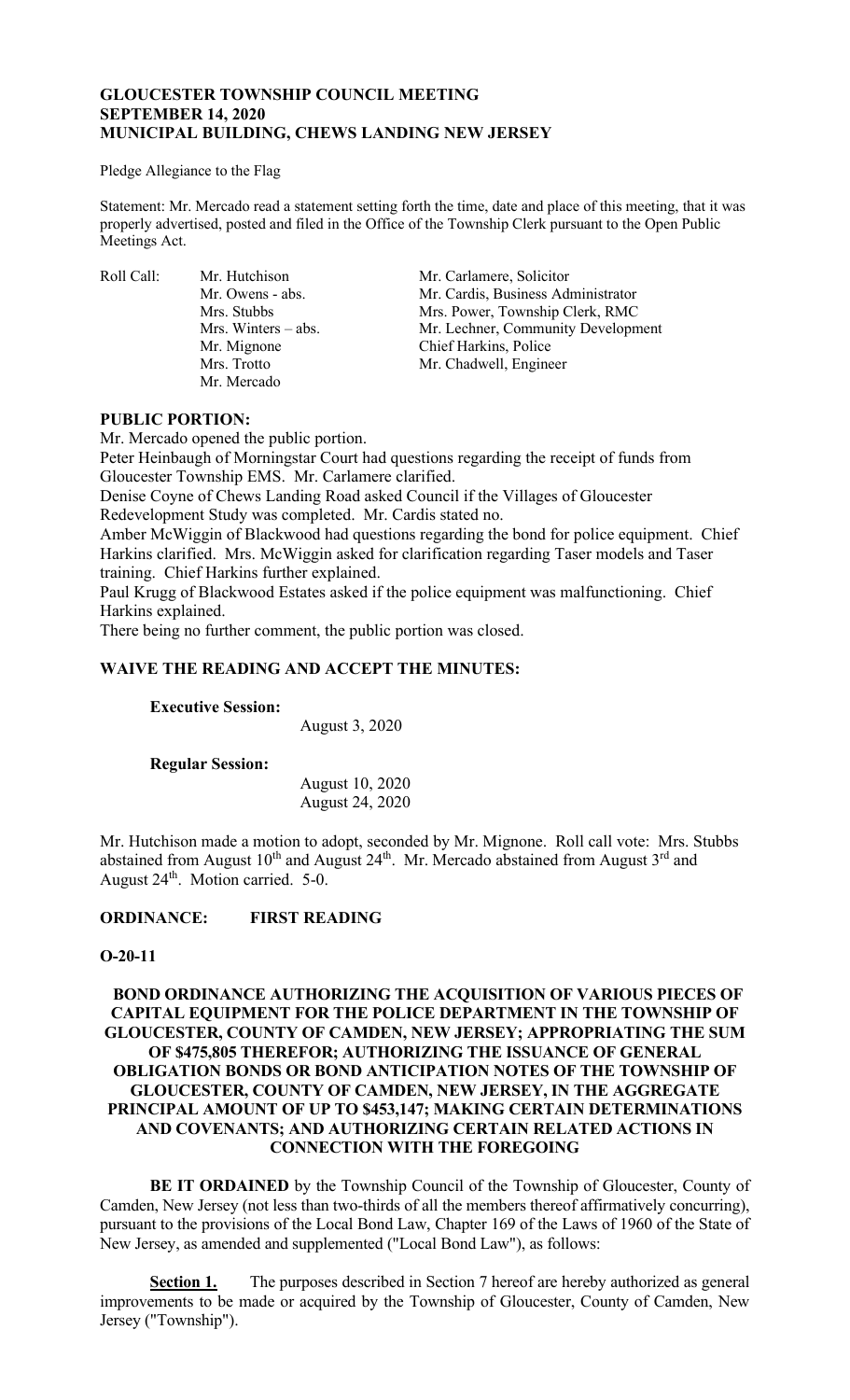**Section 2.** It is hereby found, determined and declared as follows:

- (a) the estimated amount to be raised by the Township from all sources for the purposes stated in Section 7 hereof is \$475,805;
- (b) the estimated amount of bonds or bond anticipation notes to be issued for the purposes stated in Section 7 hereof is \$453,147; and
- (c) a down payment in the amount of \$22,658 for the purposes stated in Section 7 hereof is currently available in accordance with the requirements of Section 11 of the Local Bond Law, N.J.S.A. 40A:2-11.

**Section 3.** The sum of \$453,147, to be raised by the issuance of bonds or bond anticipation notes, together with the sum of \$22,658, which amount represents the required down payment, are hereby appropriated for the purposes stated in this bond ordinance ("Bond Ordinance").

**Section 4.** The issuance of negotiable bonds of the Township in an amount not to exceed \$453,147 to finance the costs of the purposes described in Section 7 hereof is hereby authorized. Said bonds shall be sold in accordance with the requirements of the Local Bond Law.

**Section 5.** In order to temporarily finance the purposes described in Section 7 hereof, the issuance of bond anticipation notes of the Township in an amount not to exceed \$453,147 is hereby authorized. Pursuant to the Local Bond Law, the Chief Financial Officer is hereby authorized to sell part or all of the bond anticipation notes from time to time at public or private sale and to deliver the same to the purchasers thereof upon receipt of payment of the purchase price plus accrued interest from their date to delivery thereof. The Chief Financial Officer is hereby directed to report in writing to the governing body at the meeting next succeeding the date when any sale or delivery of the bond anticipation notes pursuant to this Bond Ordinance is made. Such report must include the amount, the description, the interest rate and the maturity schedule of the bond anticipation notes sold, the price obtained and the name of the purchaser.

**Section 6.** The amount of the proceeds of the obligations authorized by this Bond Ordinance, which may be used for the payment of interest on such obligations, accounting, engineering, legal fees and other items as provided in Section 20 of the Local Bond Law, N.J.S.A. 40A:2-20, shall not exceed the sum of \$100,000.

**Section 7.** The improvements hereby authorized and the purposes for which said obligations are to be issued; the estimated costs of each said purpose; the amount of down payment for each said purpose; the amount of available grants for each said purpose; the maximum amount obligations to be issued for each said purpose and the period of usefulness of each said purpose within the limitations of the Local Bond Law are as follows:

|    | <b>Purpose/Improvement</b>                                                                                                                                                                                                                                                                   | <b>Estimate</b><br>d<br><b>Total</b><br><b>Cost</b> | Down<br><b>Payment</b> | Amount<br>of<br><b>Obligatio</b><br>ns | Period of<br><b>Usefulne</b><br><u>ss</u> |
|----|----------------------------------------------------------------------------------------------------------------------------------------------------------------------------------------------------------------------------------------------------------------------------------------------|-----------------------------------------------------|------------------------|----------------------------------------|-------------------------------------------|
| A. | Acquisition of Various Equipment for the<br>Police Department including, but not<br>limited to, Tasers, Dispatch Equipment and<br>Computer Equipment, together with the<br>acquisition of all materials and equipment<br>and completion of all work necessary<br>therefor or related thereto | \$475,805                                           | \$22,658               | \$453,147                              | 5 years                                   |

Section 8. Grants or monies received from any governmental entity, if any, will be applied to the payment of, or repayment of, obligations issued to finance, the costs of improvements described in Section 7 above.

**Section 9.** The supplemental debt statement provided for in Section 10 of the Local Bond Law, N.J.S.A. 40A:2-10, was duly filed in the office of the Clerk prior to the passage of this Bond Ordinance on first reading and a complete executed duplicate original thereof has been filed in the Office of the Director of the Division of Local Government Services in the Department of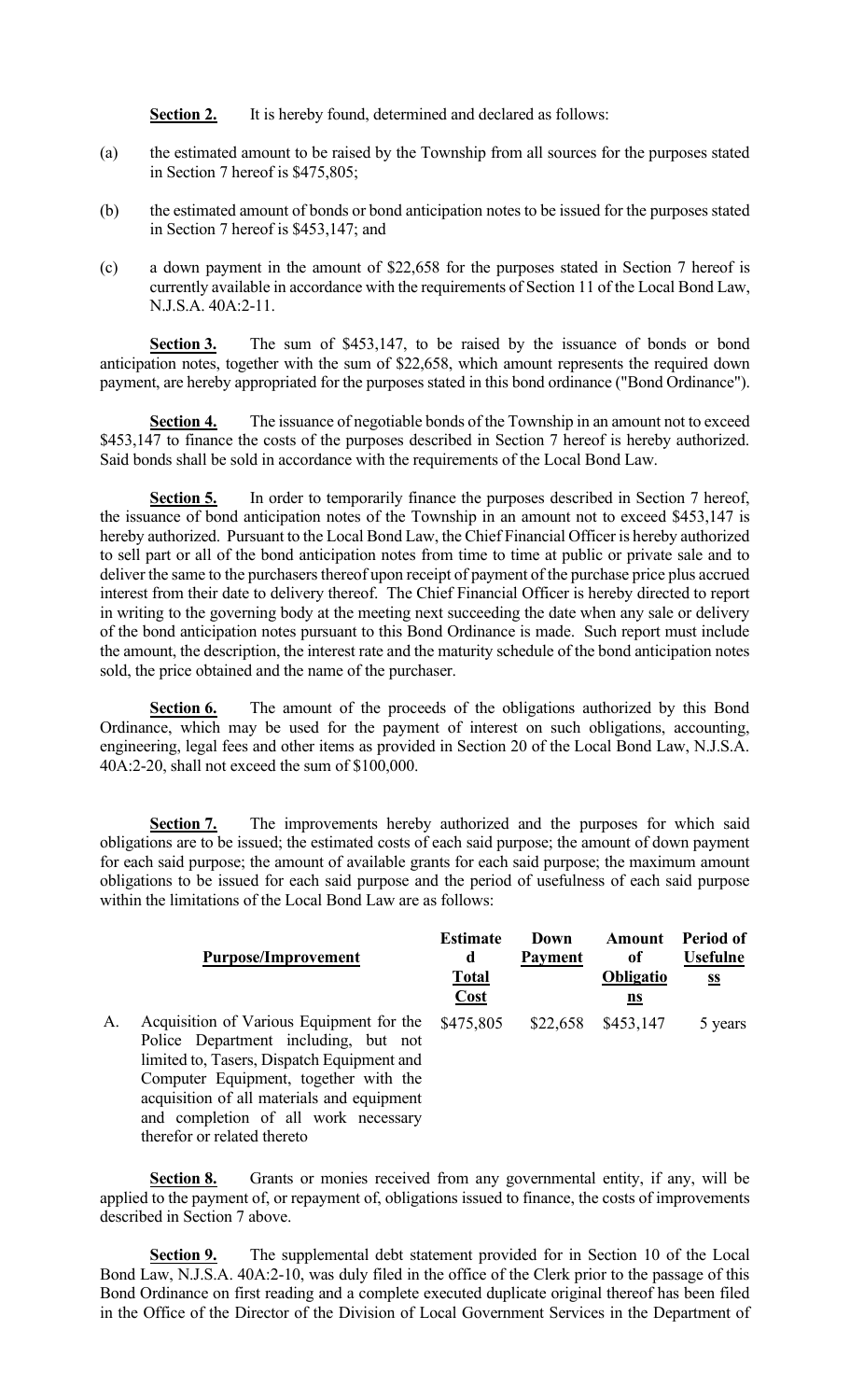Community Affairs of the State of New Jersey. The supplemental debt statement shows that the gross debt of the Township, as defined in Section 43 of the Local Bond Law, N.J.S.A. 40A:2-43, is increased by this Bond Ordinance by \$453,147 and that the obligations authorized by this Bond Ordinance will be within all debt limitations prescribed by said Local Bond Law.

**Section 10.** The full faith and credit of the Township are irrevocably pledged to the punctual payment of the principal of and interest on the bonds or bond anticipation notes authorized by this Bond Ordinance, and to the extent payment is not otherwise provided, the Township shall levy ad valorem taxes on all taxable real property without limitation as to rate or amount for the payment thereof.

**Section 11.** The applicable Capital Budget of the Township is hereby amended to conform with the provisions of this Bond Ordinance to the extent of any inconsistency therewith, and the resolution promulgated by the Local Finance Board showing full detail of the amended applicable Capital Budget and Capital Program as approved by the Director of the Division of Local Government Services, is on file with the Clerk and available for inspection.

**Section 12.** The Township hereby declares its intent to reimburse itself from the proceeds of the bonds or bond anticipation notes authorized by this Bond Ordinance pursuant to Income Tax Regulation Section 1.150-2(e), promulgated under the Internal Revenue Code of 1986, as amended ("Code"), for "original expenditures", as defined in Income Tax Regulation Section 1.150-2(c)(2), made by the Township prior to the issuance of such bonds or bond anticipation notes.

**Section 13.** The Township hereby covenants as follows:

(a) it shall take all actions necessary to ensure that the interest paid on the bonds or bond anticipation notes authorized by the Bond Ordinance is exempt from the gross income of the owners thereof for federal income taxation purposes, and will not become a specific item of tax preference pursuant to Section 57(a)(5) of the Code;

(b) it will not make any use of the proceeds of the bonds or bond anticipation notes or do or suffer any other action that would cause the bonds or bond anticipation notes to be "arbitrage bonds" as such term is defined in Section 148(a) of the Code and the Regulations promulgated thereunder;

(c) it shall calculate or cause to be calculated and pay, when due, the rebatable arbitrage with respect to the "gross proceeds" (as such term is used in Section 148(f) of the Code) of the bonds or bond anticipation notes;

(d) it shall timely file with the Internal Revenue Service, such information report or reports as may be required by Sections 148(f) and 149(e) of the Code; and

(e) it shall take no action that would cause the bonds or bond anticipation notes to be "federally guaranteed" within the meaning of Section 149(b) of the Code.

**Section 14.** The improvements authorized hereby are not current expenses and are improvements that the Township may lawfully make. No part of the cost of the improvements authorized hereby has been or shall be specially assessed on any property specially benefited thereby.

**Section 15.** In accordance with the Local Bond Law, this Bond Ordinance shall take effect twenty (20) days after the first publication thereof after final passage.

Introduced: September 14, 2020 Adopted:

\_\_\_\_\_\_\_\_\_\_\_\_\_\_\_\_\_\_\_\_\_\_\_\_\_\_\_

President of Council Orlando Mercado

Township Clerk, RMC Nancy Power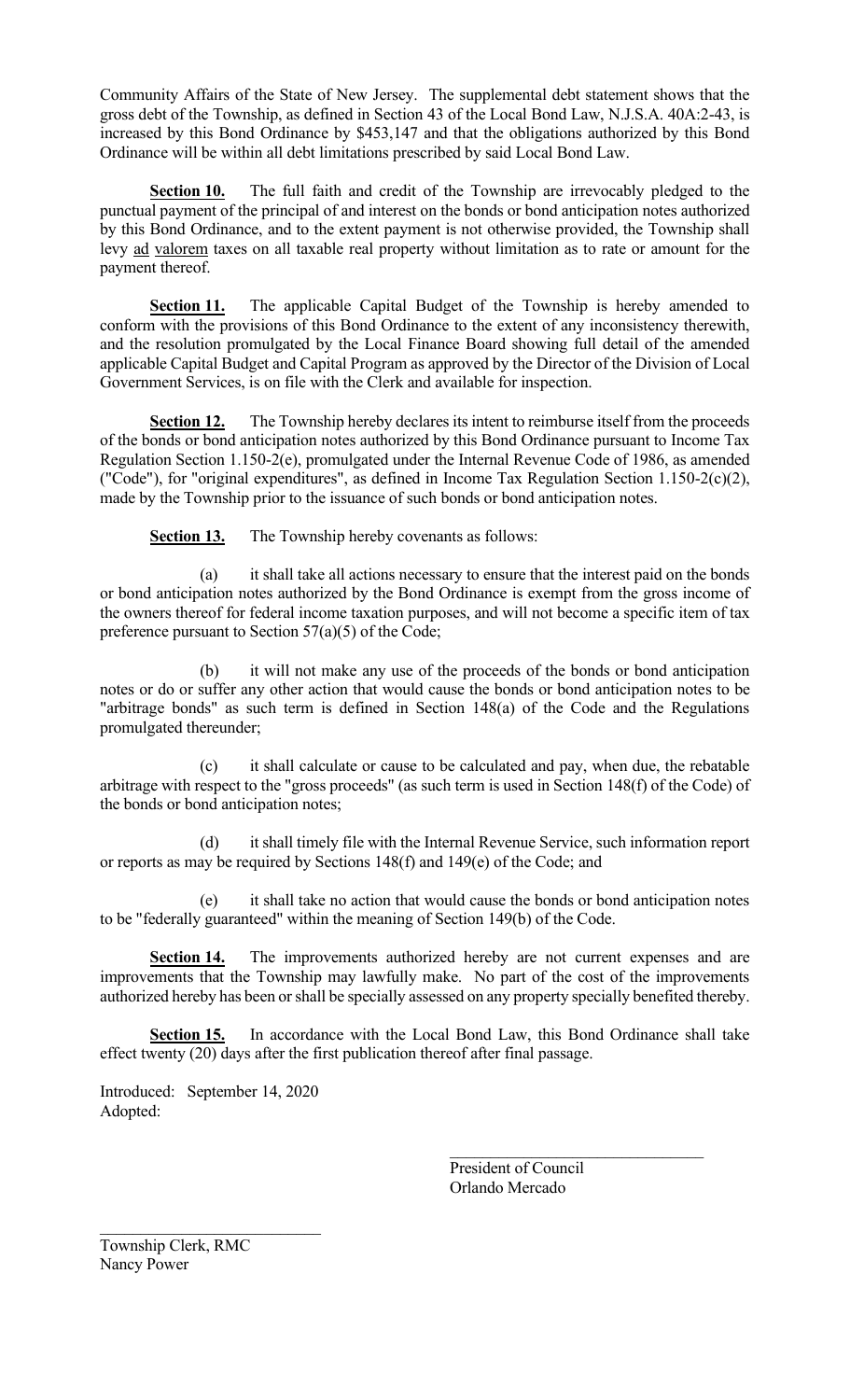Mr. Hutchison made a motion to adopt on first reading, to have a second reading and public hearing on September 28, 2020 and to advertise by synopsis, seconded by Mrs. Trotto. Roll call vote: All in favor. Motion carried. 5-0.

# **O-20-12**

# **ORDINANCE AMENDING CHAPTER 79 OF THE CODE OF THE TOWNSHIP OF GLOUCESTER ENTITLED, "GLOUCESTER TOWNSHIP TOWING ORDINANCE"**

**BE IT ORDAINED** by the Township Council of the Township of Gloucester, County of

Camden, State of New Jersey that entire Chapter 79 of the Code of the Township of Gloucester

be and is hereby amended as follows:

SECTION 1. CHAPTER 79 GLOUCESTER TOWNSHIP TOWING ORDINANCE

- 79-1. Short Title.
- 79-2 Purpose
- 79-3. Definitions
- 794. Towing List
- 79-5. License Required
- 79-6 Application for License
- 79-7 Review of Application, Investigation of Applicant
- 79-8 Issuance of a License, Renewal, Display, Transferability
- 79-9. Application and License Fee
- 79-10. Qualifications
- 79-11. Insurance.
- 79-12. Regulations
- 79-13. Storage Facility
- 79-14. Additional Requirements
- 79-15. Supplemental Rules & Regulations
- 79-16. Fee Schedule
- 79-17. Record of Vehicle Towed
- 79-18. Violations
- 79-19. Termination of License
- 79-20. Repealer
- 79-21. Severability,
- 79-22. When Effective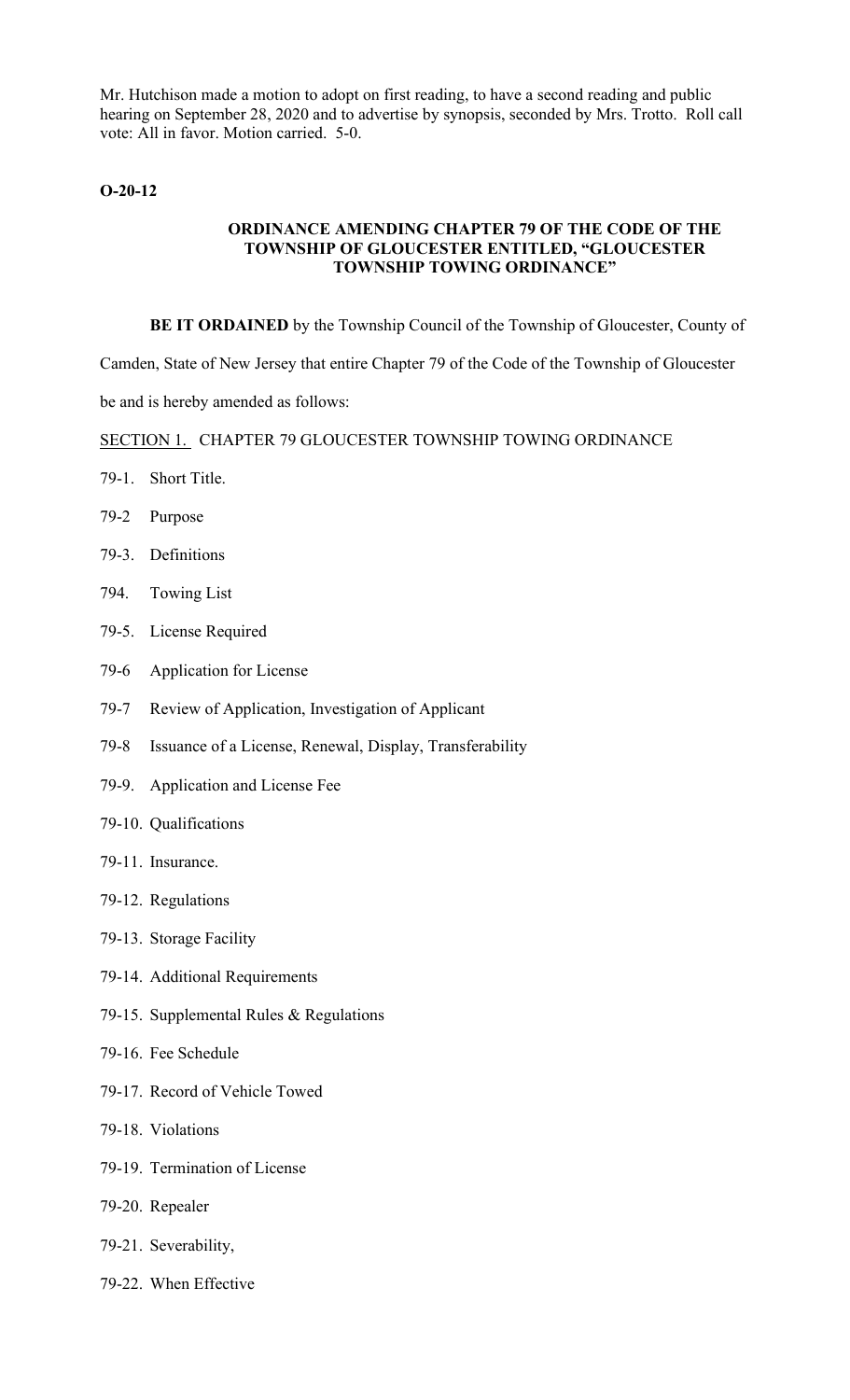#### **ARTICLE I**

## **79.1. Short Title.**

This Ordinance shall be known and may be cited as. The Gloucester Township Towing Ordinance. **79-2: Purpose.**

Purpose of this Ordinance is to establish pursuant to N.J.S.A. 40:48-2.49, an orderly system to provide for towing services for removal of damaged motor vehicles in accidents and other abandoned, illegally parked or disabled vehicles within the Township of Gloucester. Using a towing list of licensed towing operators who will be called upon a rotating basis by the Police Department.

## **79-3. Definitions.**

As used in this Ordinance and unless otherwise indicated by the context, the words or terms herein shall have the meanings indicated. When not consistent with the context, words used in the present tense shall include the future tense; words in the plural shall include words in the singular number and words in the singular shall include the plural number.

CENTER POINT OF GLOUCESTER TOWNSHIP – shall be described and defined pursuant to the map, as prepared by the Township Engineer and attached to this ordinance.

CHIEF OF POLICE - shall mean the Chief of Police of the Township of Gloucester.

CRUISING - is the operation of an unengaged wrecker along a public street at a slow rate of speed or in any fashion calculated, designed or having the effect of soliciting towing business on a public street.

IMPOUND AREA - shall mean the fenced-in area specifically used by a tower, on the approved towing list of the Township, for storage of towed vehicles. Not more than two impound areas may be contained with each ½ acre of any one storage facility.

NORMAL BUSINESS HOURS – shall mean between 9:00 to 5:00 pm Monday through Friday and 9:00 am to 1:00 pm Saturday.

PERSON - shall mean any individual, firm, partnership, association, corporation, company or organization of any kind.

SHALL - is always mandatory and not merely directory.

STORAGE FACILITY - shall mean storage lot or storage area, and shall mean the location within a 5 mile radius of the center point of Gloucester Township, as defined by this ordinance, consisting of a minimum of ½ acre and used for storage of vehicles towed by towing operators on the list approved by the Township.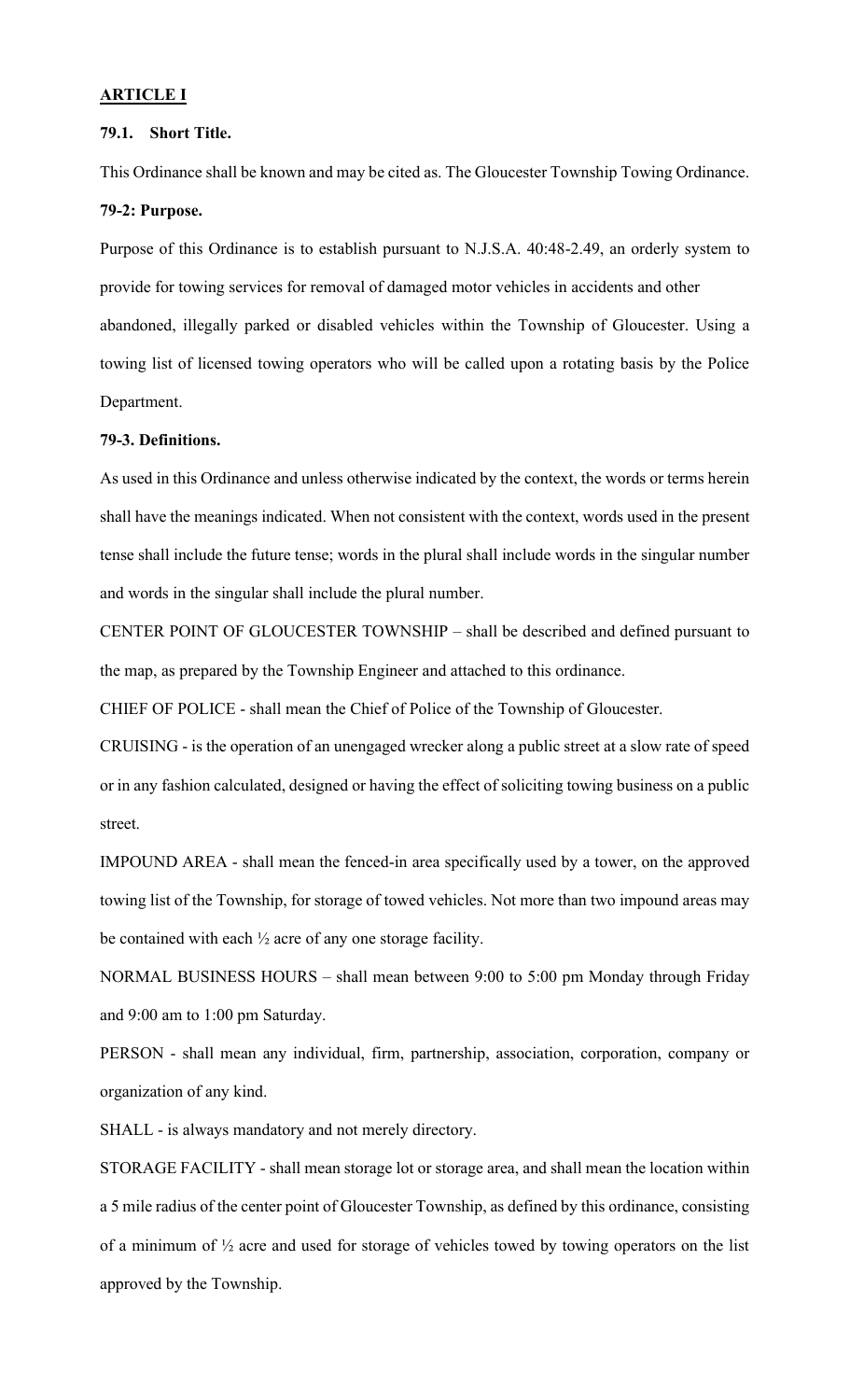TOWING LIST - shall mean the list of towing operators and wreckers maintained by the Police Department under the direction and supervision of the Chief of Police to provide, on a rotating basis towing service and storage at the request or call of authorized personnel or member of the Police Department in cases of emergency, accidents involving motor vehicles and for disabled abandoned or illegally parked vehicles.

TOWING OPERATOR - is a person engaged in the business of offering towing services, whereby damaged, disabled, illegally parked or abandoned motor vehicles are towed or otherwise removed from the places where they are damaged, disabled, impounded or abandoned by use of a wrecker, tow truck or other vehicle designed for that purpose. A Towing Operator shall maintain a business office for administration purposes of vehicles towed or impounded pursuant to this ordinance within a 5 mile radius of the center point of Gloucester Township, as defined in this ordinance.

TOWING SERVICE - is that service performed, rendered or provided by towing, removing, transporting, or conveying any kind of vehicle which is or has been damaged, abandoned, impounded, disabled or otherwise unable to be moved under its own power, for which a charge is made against the owner or operator of the vehicle.

TOWNSHIP - shall mean the Township of Gloucester, County of Camden, State of New Jersey. WRECKER - is a vehicle designed and equipped for removing and transporting wrecked, disabled, abandoned or impounded vehicles, this term shalt also include a flat bed, tow truck or other vehicle used for or to perform towing services.

## **79-4. Towing List.**

A. New applications for the current year following adoption and effective date of this Ordinance;

The Township of Gloucester Department of Police may establish an expanded list of towing operators-wreckers, who qualify to be called by the Department of Police, pursuant to the terms of this ordinance. Towers who wish to be included on the expanded list of qualified towing operatorswreckers for the current year shall complete an application and provide all requisite documents to the Gloucester Township Chief of Police between June 1<sup>st</sup> and June 30<sup>th</sup> of the current year. If any application is deemed incomplete by July  $1<sup>st</sup>$  of the current year, the application shall not be considered to be included on the expanded list of qualified towing operators-wreckers. All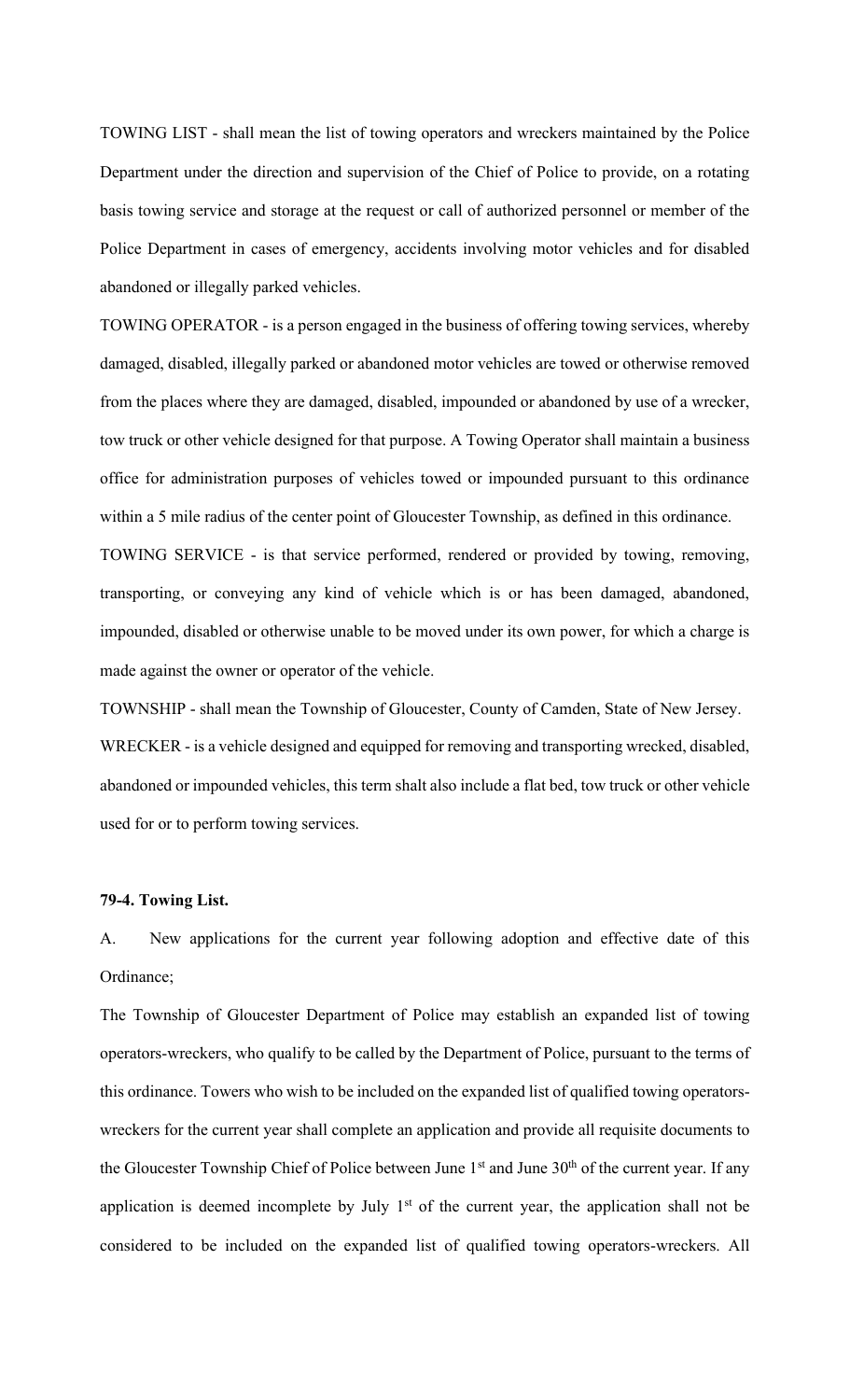applications will be investigated by the Department of Police for qualification and acceptance. All Department investigation will be completed by July 31<sup>st</sup>. The Chief of Police shall submit all approved applications to the Township Clerk for the issuance of the required license, to commence on August  $1<sup>st</sup>$  of the current year to expire on December  $31<sup>st</sup>$  2020. Thereafter, all towing license applicants shall comply with section "C" below. The Chief of Police shall establish and maintain a list of qualified towing operators who shall be issued licenses to provide on a rotating basis, towing services at the request of the Gloucester Township Police Department. Towing operators on the list will be scheduled and treated equally and fairly.

B. All current license holders with licenses that expire on September  $30<sup>th</sup> 2020$  shall be extended to December 31<sup>st</sup> 2020. Thereafter all intended towing license applicants shall comply with section "C" below.

C. New or Renewal applications for the first full year, being January 1<sup>st</sup> 2021 to December  $31<sup>st</sup> 2021$ , following adoption and effective date of this Ordinance.

The Township of Gloucester Department of Police shall establish a list of towing operatorswreckers, who qualify to be called by the Department of Police, pursuant to the terms of this ordinance. All towing operators-wreckers must be in compliance with all ordinances within the Township of Gloucester. All Towers who wish to be included on the list of qualified towing operators-wreckers shall complete an application and provide all requisite documents to the Gloucester Township

Chief of Police between August  $1<sup>st</sup>$  and August  $31<sup>st</sup>$  of each year. If any application is deemed incomplete by September  $1<sup>st</sup>$  of each year, the application shall not be considered for the upcoming twelve (12) month period, commencing January  $1<sup>st</sup>$  of each year. All applications will be investigated by the Department of Police for qualification and acceptance. All Department investigation will be completed by November 30<sup>th</sup> of each year. The Chief of Police shall submit all approved applications to the Township Clerk for the issuance of the required license, to commence on January  $1<sup>st</sup>$  of each year for a twelve (12) month period. The Chief of Police shall establish and maintain a list of qualified towing operators who shall be issued licenses to provide on a rotating basis, towing services at the request of the Gloucester Township Police Department. Towing operators on the list will be scheduled and treated equally and fairly.

## **79-5. Licensed Required.**

No person, firm or corporation, while acting as the official tow service for the Township of Gloucester, shall operate a towing service upon or along any street in the Township until the owner has obtained a license therefore.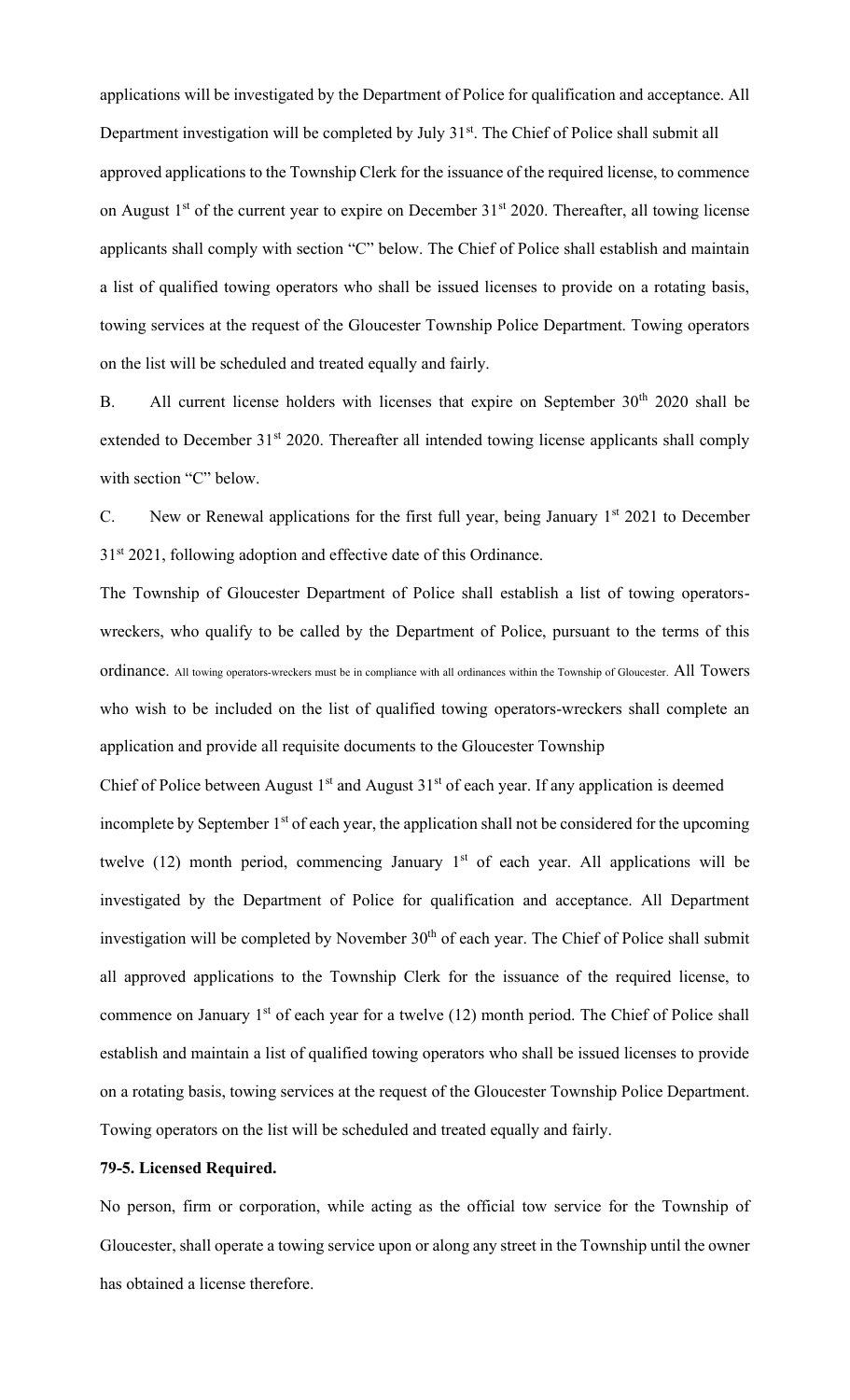To be placed on the towing list towing operators shall be qualified and required to apply for and hold a license to perform towing services at the request or call of the Police Department. The license shall be issued to all qualified towing operators approved by the Chief of Police to be placed on the towing list. Said license shall be subject to annual renewals by the Chief of Police. Prior to issuance of any license or renewal, the Chief of Police shall cause an inspection to be made of the required storage facility and towing equipment to verify compliance with this Ordinance and all other applicable Federal, State and local laws, ordinances, rules and regulations.

#### **79-6. Application for License.**

Applications for licenses hereunder shall be submitted to the Chief of Police upon forms prepared and made available by the Township. The application form shall be properly completed, signed and accompanied by the application and license fee. The Chief of Police shall investigate and review all applications for compliance with the terms of this Ordinance and minimum standards of operator performance mandated by statute. Towers must be in compliance with all ordinances within the Township of Gloucester. The background and driving records of all applicants and employees shall be checked by the Police Department. Among other things, the application shall contain:

A. The name of the applicant with both the home and business address of the applicant as well as home and business telephone numbers.

B. A statement whether applicant is an individual, firm, partnership, association, corporation, company or other type of entity.

C. The names and addresses of all persons owning an interest in the applicant and if a corporation, the names and addresses of all officers and stockholders with the interest held by each.

D. The names of all employees with their drivers' license and social security numbers.

E. The description of all vehicles and equipment to be used in providing towing service, setting forth the year, make model serial number, license and registered owner of each vehicle.

F. The location where the tow truck(s), wrecker or other equipment is, garaged, maintained and stored: the name and address of the owner, lot and block number and size of storage facility or impound area, including the number of storage vehicle space available.

G. The name and address of the owner operator's insurance carrier(s) and the policy numbers of all insurance policies issued for the business, business premises and the vehicles identified.

H. A copy of the current fee schedule for towing and storage services.

I. A certification that the towing and storage service fees will be in compliance with this ordinance.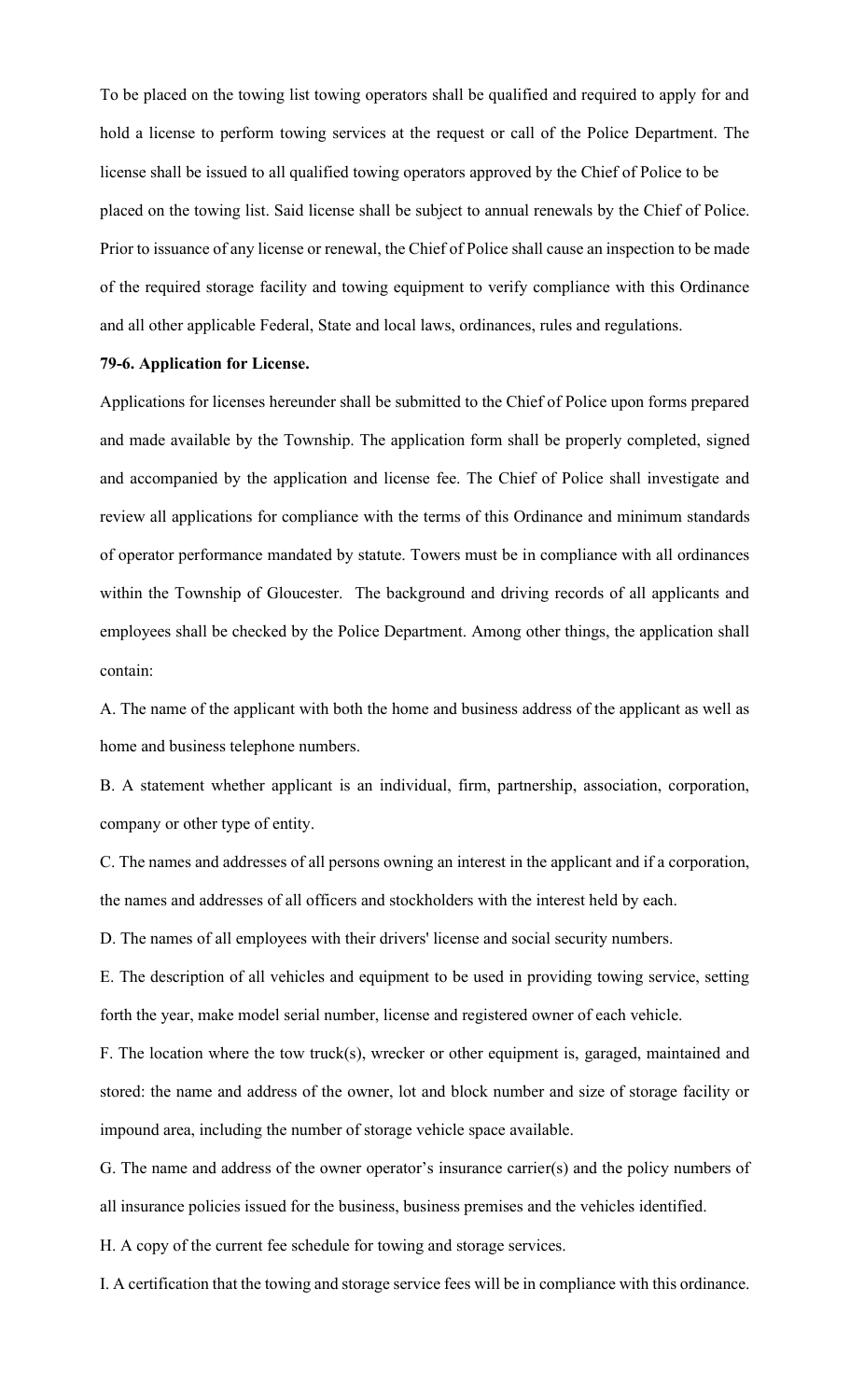J. A certification granting permission to Gloucester Township Police Department to conduct inspections or wreckers, tow trucks(s) and storage facility to determine compliance with this ordinance.

K. A certification that the applicants understand and agree that they must be able to respond and be present at the towing location within twenty (20) minutes of receipt of notice of the towing.

L. Such other information as the Township may deem necessary and appropriate.

## **79-7 Review of Application, Investigation of Applicants**

Upon receipt of all completed applications, the Chief of Police shall conduct or cause to be conducted such investigation as he deems necessary to determine the truth and accuracy of the information contained in the application, and the applicant's compliance with this Chapter including the motor vehicle and criminal record of the applicant and all employees. All employees of the applicant must be fingerprinted by the Department of Police or its authorized vendor. The applicant and all employees are subject to a background check by Township's police department or its authorized vendor.

The applicant may be refused if such investigation reveals the following:

1. Conviction of any crime or misdemeanor involving arson, aggravated assault; breaking and entering; bribery and corruption; burglary; embezzlement, conspiracy, conversion and misappropriation of funds; extortion; larceny; loan sharking; possession or use of a controlled dangerous substance; and other crimes against the person or crimes involving moral turpitude.; in the last 10 years, or a disorderly persons conviction over the last 3 years.

2. Conviction of operating a motor vehicle under the influence of an intoxicating liquor or drug (N.J.S.A. 39:4-50) leaving the scene of an accident (N.J.S.A. 39:4-129); failure to report an accident (N.J.S.A. 39:4-130); reckless driving (N.J.S.A. 39:4-96); and possession of a controlled dangerous substance in an automobile (N.J.S.A. 39:4- 49.1); in the last 2 years.

- 3. Inaccurate application information.
- 4. Failure to provide a list of experience related towing.
- 5. Insufficient personnel to staff the equipment and facility.
- 6. Not having required State/Township licenses.
- 7. Does not have type, condition and design of available equipment:

a. Tow trucks having communication capability with a dispatching center on 24-hour basis.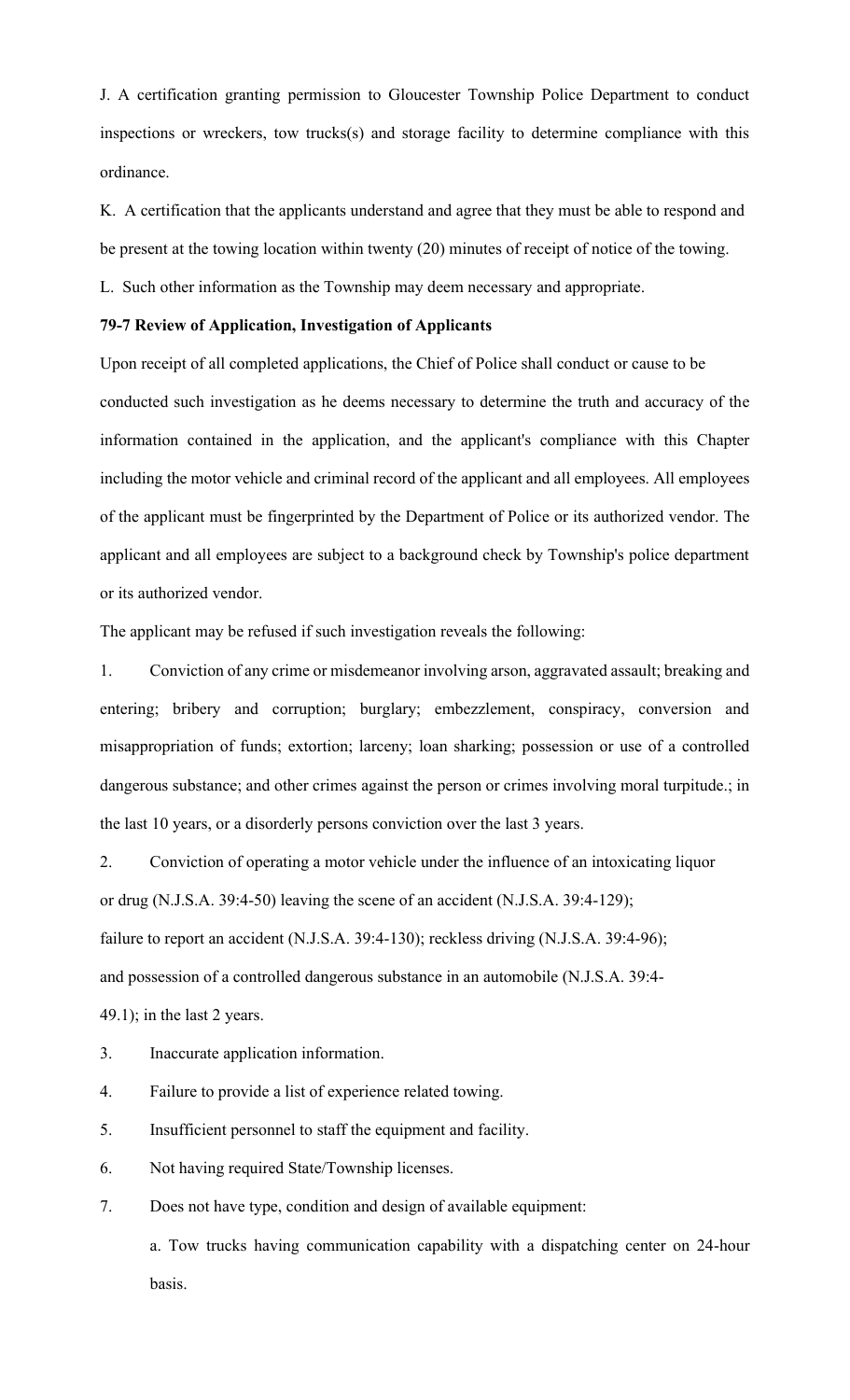b. Number of Tow trucks required. Proof of ownership or lease.

8. Service on 24-hour basis, seven days a week.

9. Insufficient:

- a. Capacity.
- b. Contractor responsible for safe storage.
- c. Area location to facilitate reasonable towing distances.
- d. Area enclosed by a sturdy fence with minimum height six feet.
- e. Area to be lighted from dusk till dawn.
- f. Area legally zoned for such use.
- g. Proof of ownership or lease of storage area.

h. Facility available 24 hours a day, 365 days per year and open to the public on weekdays during normal business hours and limited hours on Saturdays and Sundays.

i. Area allowing access by police department officers at all times in order to conduct investigations and to ensure compliance with this Ordinance.

- j. No release fees charged for releasing vehicles after normal business hours.
- k. Storage facility within a 5 mile radius of the center; point of Gloucester Township,
- l. Signage visible with hours of operation and contact information.

The Chief of Police shall, following review of the application, endorse his approval or disapproval of the application, within thirty (30) days of completion of the motor vehicle and criminal records checks. If the application is disapproved, the reasons therefore shall be set forth in writing.

## **79.8 Issuance of a License, Renewal, Display, Transferability**

I. An operator's license shall be issued by the Township Clerk to the applicant, upon approval thereof by the Chief of Police, and upon submission of proof of insurance as required by this ordinance

2. Such license shall be issued with a commencement date of January  $1<sup>st</sup>$  of each year by the Township Clerk, except as provided under sec. 79-4(A) above.

3. All licenses issued pursuant to this Chapter shall expire December 31<sup>st</sup> of each year.

4. Applications for renewal of licenses shall include a certification as to any changes in the information set forth in the original application, and shall be filed August  $1<sup>st</sup>$  to August  $31<sup>st</sup>$  of each year.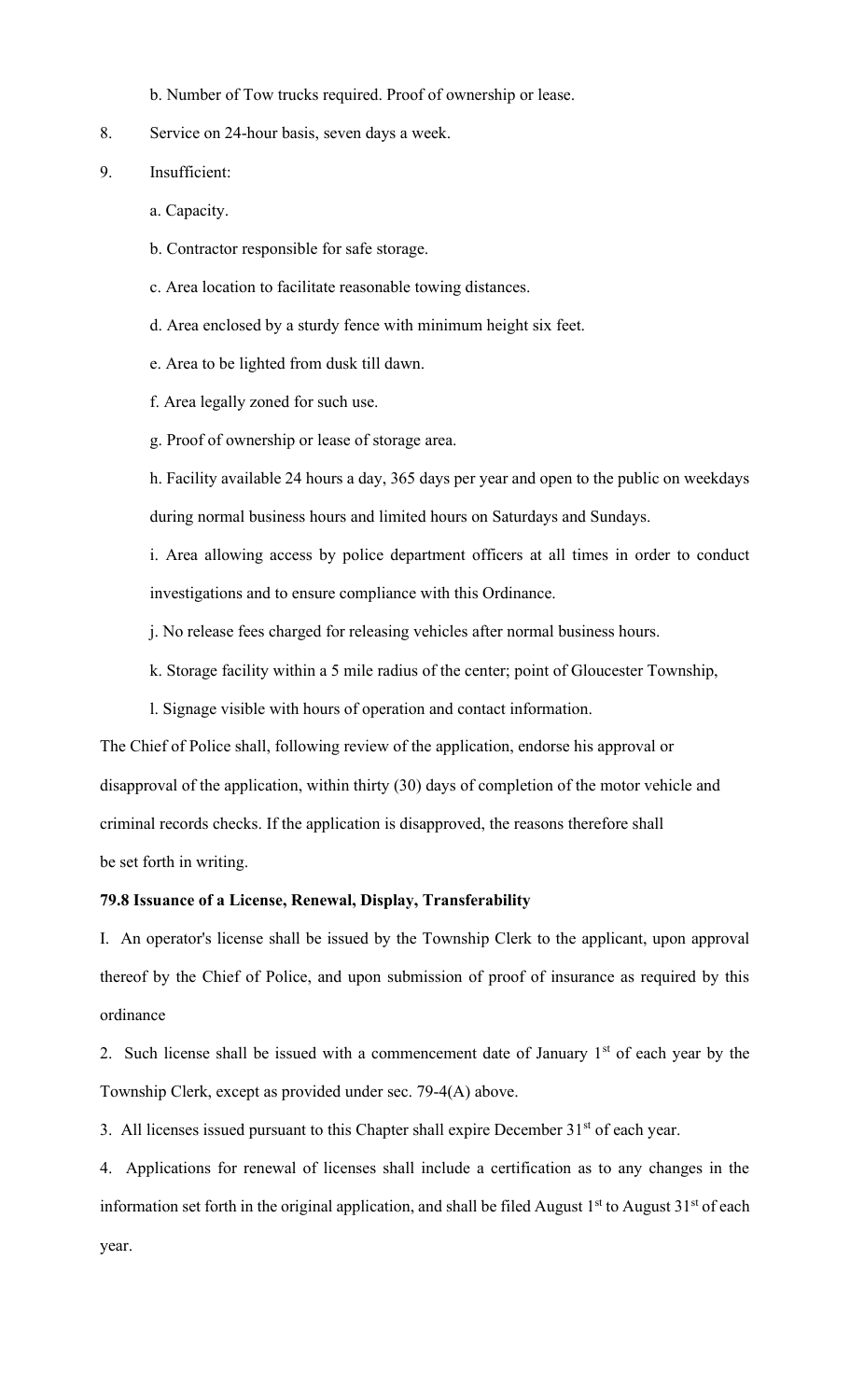5. All licenses issued under this Chapter shall be prominently displayed on all wreckers and tow trucks and at the operator's place of business, with Township Certificate.

6. All licenses issued under this Chapter are non-transferable.

7. Licensee shall permit no new employee or temporary employee to operate under a license unless first approved in accordance with the procedures set forth in Issuance of License

8. All approved employee/drivers shall be required to display on their shirt or cover jacket their name and employer name and or identification symbol, which must be worn while acting in their capacity as a towing vendor.

9. The regulations and fee schedules of individual towers shall be made available to the public during normal business hours of the municipality.

## **79-9. Application and License Fee.**

The application and license fee under this Ordinance shall be \$1,000.00. The annual renewal fee shall be in the amount of \$150.00. This application and license fee shall be in lieu of the mercantile fee required under Ordinance 0-76-43.

## **79-10. Qualifications**.

All applications for license to be placed on the towing list shall have the minimum equipment and storage facilities hereinafter described

A. Required Towing Equipment;

1. 2 Wreckers, of which one must be a flatbed (owned or leased) with

- a. 3/8" Safety Chain
- b. Detached Lilt Chain and Safety Chain
- c. Amber Overhead Lights 360 degree visibility

d. Clean-up Equipment – to include broom, shovel proper (heavy duty) containers/bags for removal and disposal of clean-up debris.

e. A minimum amount of two (2) 40 pound bag of oil dry or equivalent

f. Reflective traffic vest or outer garment – approved ANSI class 2 or 3

2. Proof of ownership or lease by applicant of the required towing equipment must be submitted with the application. The same vehicle may not be used by more than one approved towing operator. Applicant is not permitted to sub-contract for towing services.

3. All equipment shall comply with all State and Federal regulations. All operators shall be over the age of eighteen (18) years and must have a valid New Jersey driver's license with no restrictions or conditional endorsements except conditions requiring eyeglasses. Operators shall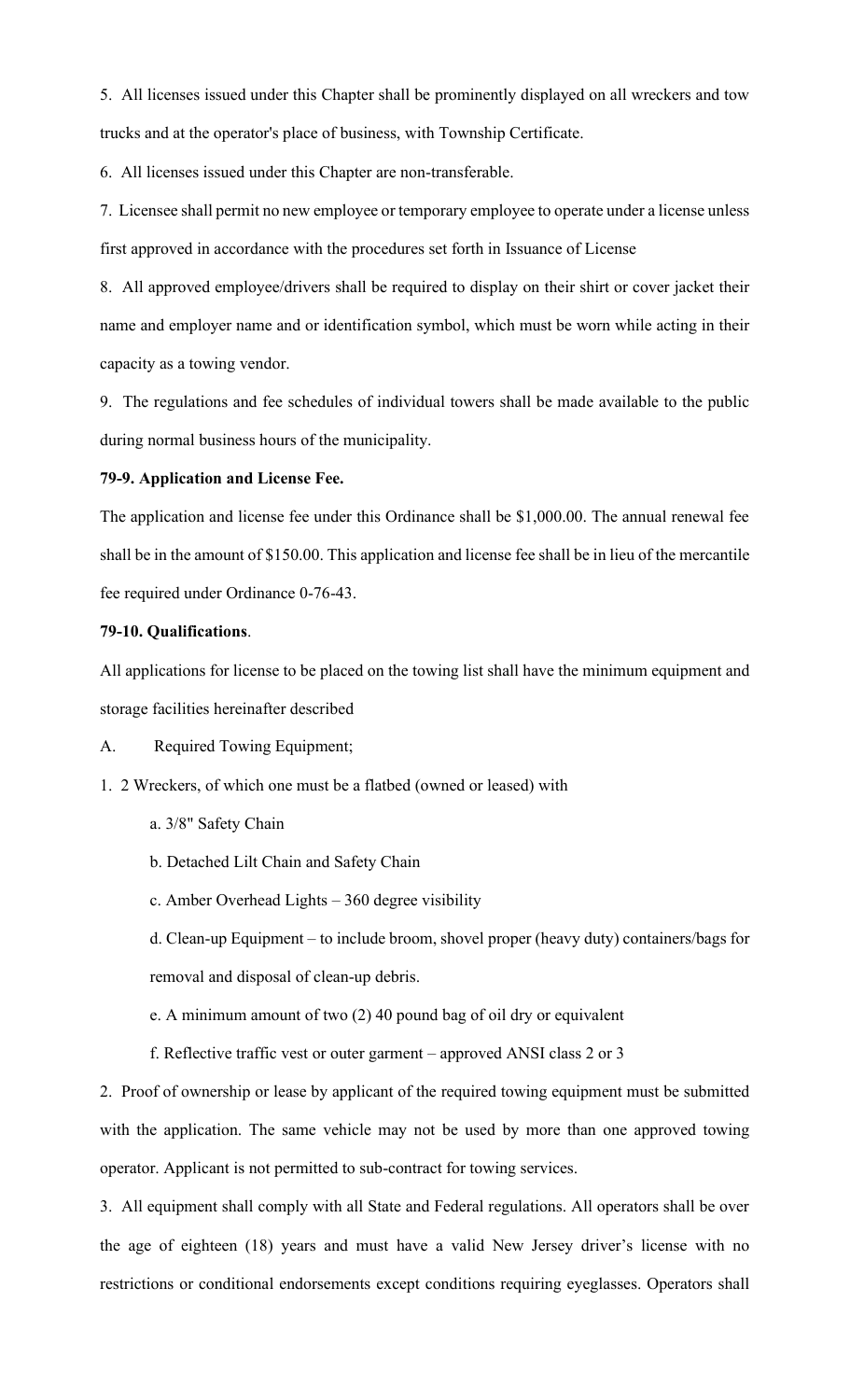be in good health and or high moral character. Vehicles used for towing must be properly licensed and inspected when applicable by the State of New Jersey. Vehicles shall have the necessary stickers affixed or required insurance cab decals. No vehicle shall be licensed as a wrecker which is using dealer license plates or which has a failed inspection.

B. Required Storage Facilities;

1. The size of the storage lot will be at least 1/2 acre (21.780, sq. ft.) and have adequate capacity to store all towed vehicles as determined by the Chief of Police. Each 1/2 acre of storage facility shall be used by not more than two towers on the approved towing list of the Township.

2. The impoundment area must be visually screened from a highway and any adjoin property via shrubs, wall or solid fencing. Pre-existing chain link fencing is allowed but must be modified with screening on any street frontage.

3. The impound area must be secure and must be enclosed by a sturdy six (6) fence or wall with locks on all gates. The towing operator is responsible for safe storage.

4. The entire impound area will be lit continuously from dusk to dawn. This continuous light shall be assisted by motion sensor lighting for compliance with applicable Township regulations.

5. Impound Area shall be available 24 hours a day, 365 days per year and open to the public on normal business hours and between the hours, of 9:00am to 5:00pm Monday through Friday and 9:00 am to 1:00 pm on Saturday

6. The storage area and administrative business office shall have someone on duty or available at all normal business hours.

#### **79-11. Insurance.**

No towing operator on towing list shall be called upon to perform towing services unless and until he has deposited with the Chief of Police proof of insurance set forth in the following schedule which proof shall have been reviewed by the appropriate. Township official as to acceptability of the companies and coverage.

- A. The required insurance and minimum policy limits are as follows.
	- 1. Automobile Liability in an amount not less than \$1,000,000.00 combined single limits.
	- 2. Worker's Compensation as required by Statute
	- 3. Garage Keepers" Liability in an amount not less than \$60,000.00 per location.
	- 4. Garage Liability in an amount not less than \$1,000,000.00 combined single limit.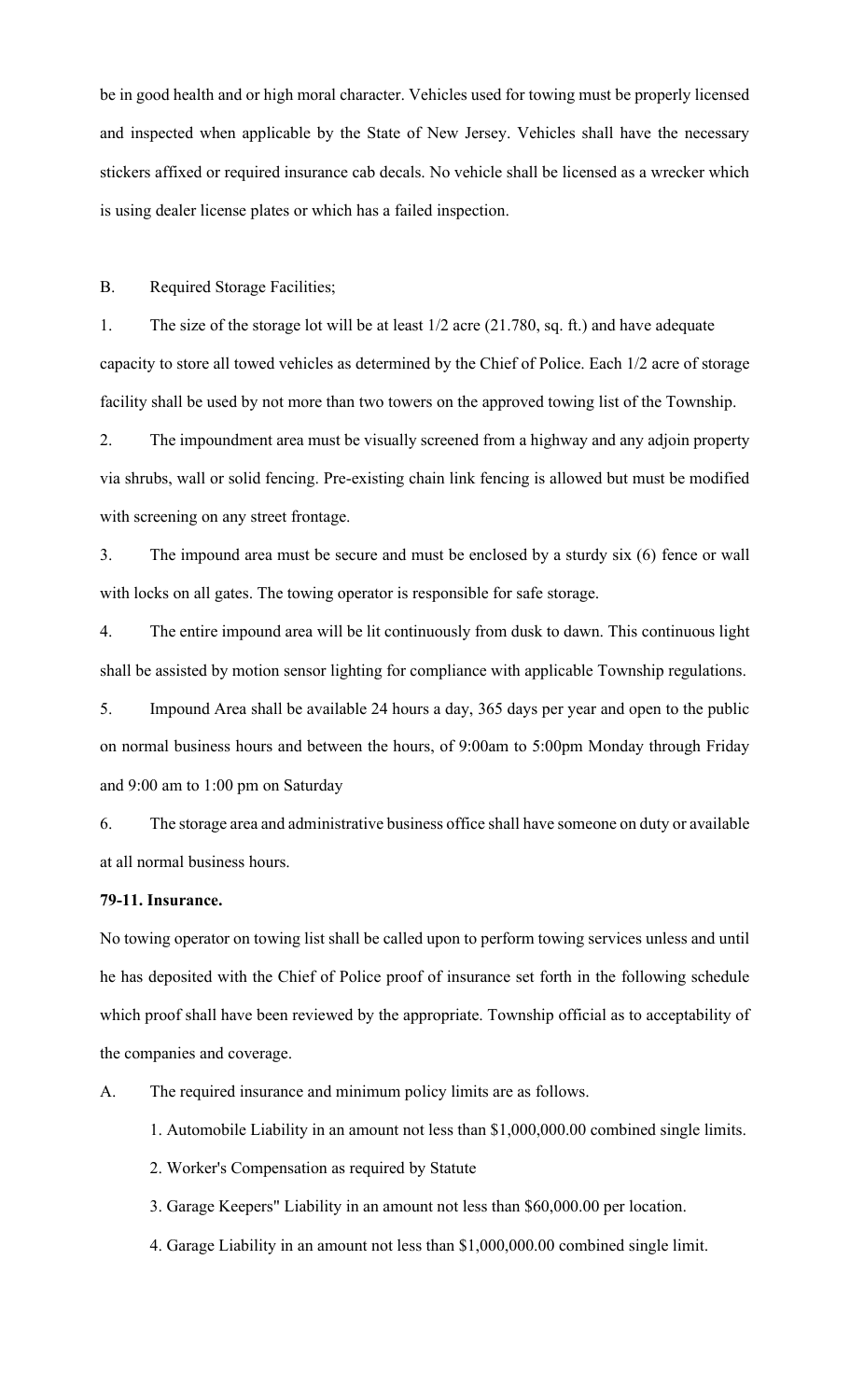5. Miscellaneous coverage to provide complete protection to the municipality against any and all risks of loss or liability including comprehensive general liability.

6. Collision coverage for vehicles in tow.

B. The Township shall be listed as an additional insured in all policies and all policies and all policies should contain a provision requiring notification to the Township prior to any policy revision or termination.

#### **79.12. Regulations.**

A. Response to Call. All towing operators on the towing list shall be required to remove, transport or convey from the roadway or other areas, any and all vehicles at the request of the Police Department. All towing operators on the towing list shall respond within twenty (20) minutes of a request made by the Police Department. In the event a towing operator on-call cannot respond or perform his specific task, the next available towing operator on the towing list will be notified. Late arrivals may result in a thirty (30) day suspension from the towing list. After vehicles are removed from the roadway as a result of a motor vehicle crash, it is the towing operator's responsibility to clear the roadway of debris and liquids.

B. Availability of Towing Operators on List. All towing operators shall be available 24 hours a day, seven (7) days a week when on-call to provide towing services. In the event of an emergency, illness or vacation, towing operators shall be responsible to provide notice to the Chief of Police and secure a licensed towing list operator as a substitute.

C. Storage of Towed Vehicles. Unless otherwise authorized, all vehicles which are removed, transported or conveyed from the roadway and other areas at the request of the Police Department, shall be stored in an area zoned for such use. No towed vehicles shall be placed, stored or parked on any public street or right -of-way, or in any other area not in compliance with this Ordinance and approved.

D. Notification Requirements. All licensed towing operators shall be required to notify the Chief of Police within 24 hours of any modifications or change with respect to the applicant's ownership, lease, insurance, location or circumstances regarding the equipment, storage facilities or employees and to any information which the applicant was required to supply.

E. Towing Operators shall comply with all state and federal laws and regulations and the towing operator's place of business shall not be located at their private residence.

F. The Township shall not be liable for charges and fees for towing and storage services performed or provided by towing operators on the list. The towing operator shall proceed and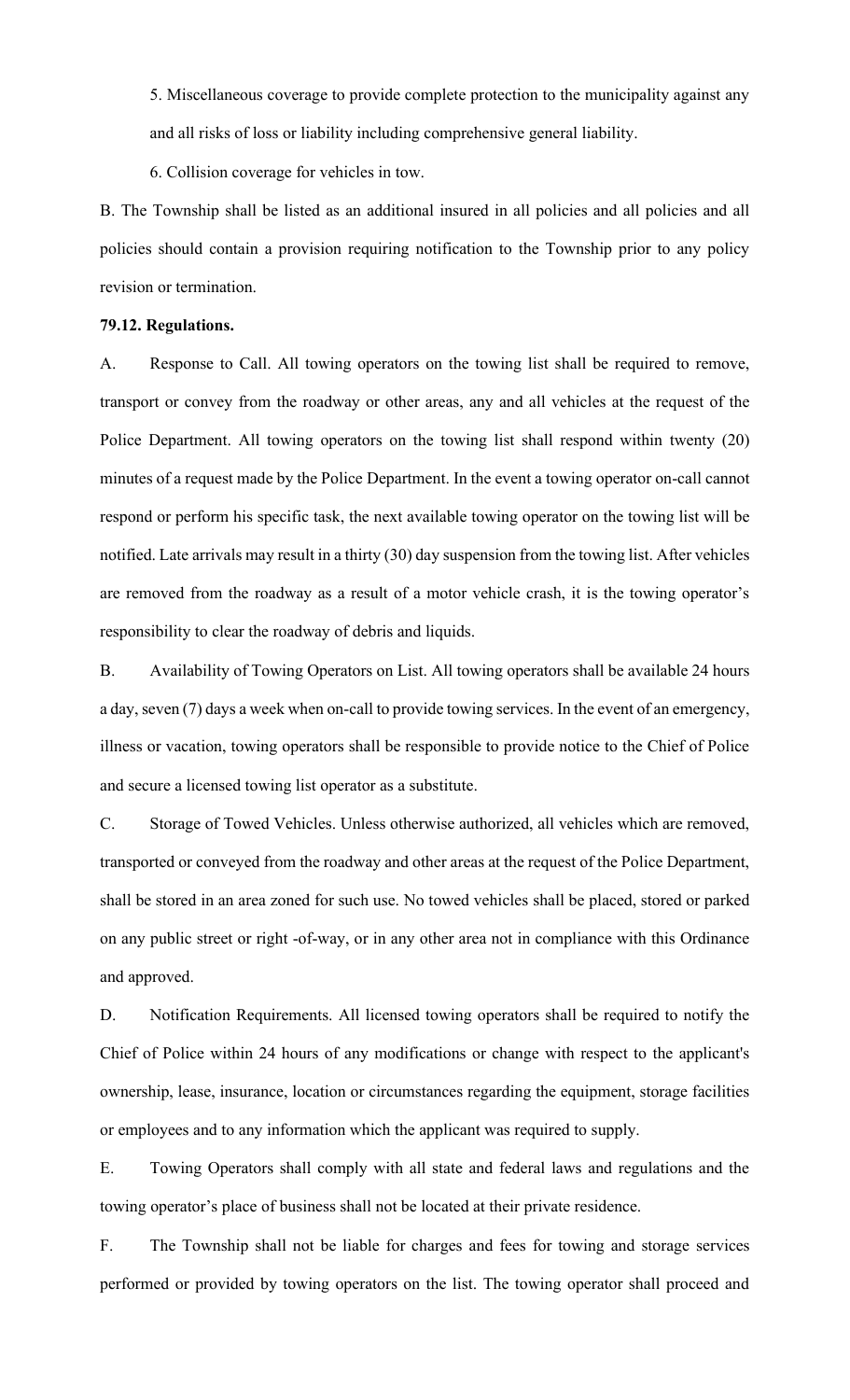charge all fees for towing services and storage against the owner of the vehicle receiving such service.

G. Towing operators shall be responsible for conduct of all drivers and employees.

H. No official, employee or member of the Township Police Department shall have any interest in any towing operator on the towing list or any storage facility utilized.

I. All roadway debris must be clean-up to the satisfaction of the officer on scene and all debris must be properly disposed of in proper containers/bags.

#### **79.13 Storage Facility**

1. The wrecker must maintain a storage facility for towed vehicles with the following requirements:

a. The impoundment area must be visually screened from the highway.

b. The facility must be secure. The contractor is responsible for safe storage.

c. The storage area must be lighted from dusk to dawn.

d. There shall be a sturdy six-foot fence with locks on gates.

e. All vehicles will be stored in a facility within a 5 mile radius of the center point of Gloucester Township, in an area zoned for such use.

f. Proof of ownership or lease of storage area must be submitted.

g. Not more than two (2) Township approved towing companies may share the same storage facility.

h. The storage facility, building and grounds must meet all zoning requirements.

i. The storage lot will be at least one-half acre (21,780 square feet).

j. Upon request for service, the tower must be able to respond to the incident with twenty (20) minutes.

k. The tower who fails to arrive on location in a timely fashion (within 20 minutes of receipt of the call) or fails to provide adequate service may be subject to deletion from the tow list upon recommendation from the Chief of Police.

l. If the wrecker cannot or does not comply within the required time limit then the next name on the list of wreckers shall be called.

## **79.14 Additional Requirements**

The towing operator's business must be staffed during normal business hours. The Business location shall be maintained in a clean and comfortable waiting room and toilet facilities.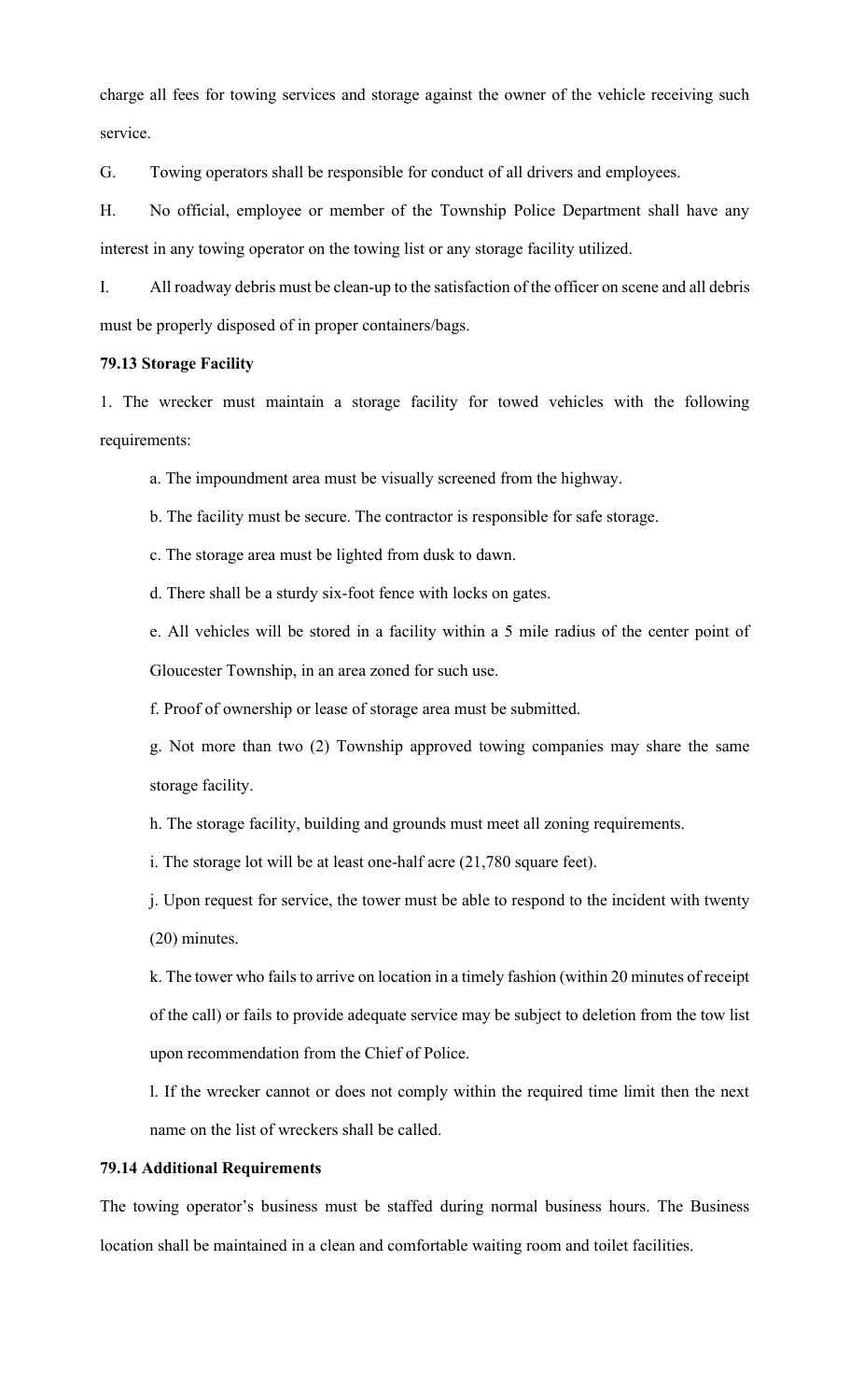The Towing operator business shall not use answerable machines or pagers to receive call from the Department of Police. Cell phones may be utilized with approval of the Chief of Police. The towing Operator business shall notify the Department of Police when unable to respond to a call or when unable to meet the response time requirement.

The Towing Operator Business must post in a conspicuous manner a copy of the approved fee schedule. The Towing Operator Business must notify the Chief of Police or his designee concerning any changes in employee status, including additions and deletions.

# **79-15. Supplemental Rules and Regulations.**

The Chief of Police from time to time shall make and promulgate reasonable rules and regulations for the proper administration and enforcement of this Ordinance and its purposes such rules, however shall not be inconsistent with the terms of this Ordinance.

#### **79-16. Fee Schedule**

The following fees or charges are hereby established for the towing and road services towing operators on the rotating Township list maintained by the Gloucester Township Police Department under the direction and supervision of the Chief of Police and for storage in conjunction therewith. A. For all towing, road and storage services resulting from an accident, theft recovery, illegally parked, disabled or abandoned or otherwise requiring services, the fees shall not exceed

the following:

- 1. Automobiles
	- a. Regular and flatbed \$150.00 \$175.00 after normal business hours and Sundays.
	- b. Removal from beyond right-of-way or berm or impaled upon any object
	- S125.00, plus \$3.00 per 1' of cable, plus \$150.00 if need to upright.
- 2. Trucks
	- a. Dual wheels up to 10,000 lbs. \$200.00
	- b. Specialized Equipment. \$250.00 an hour with a minimum 2 hours for off road recovery
- 3. Heavy Duty \$750.00 per hour calculated from the location to storage yard, with a two (2) hour minimum.
- 4. Towing or removal for any reason of a motorcycle, moped, all-terrain vehicles and like vehicles \$100. 00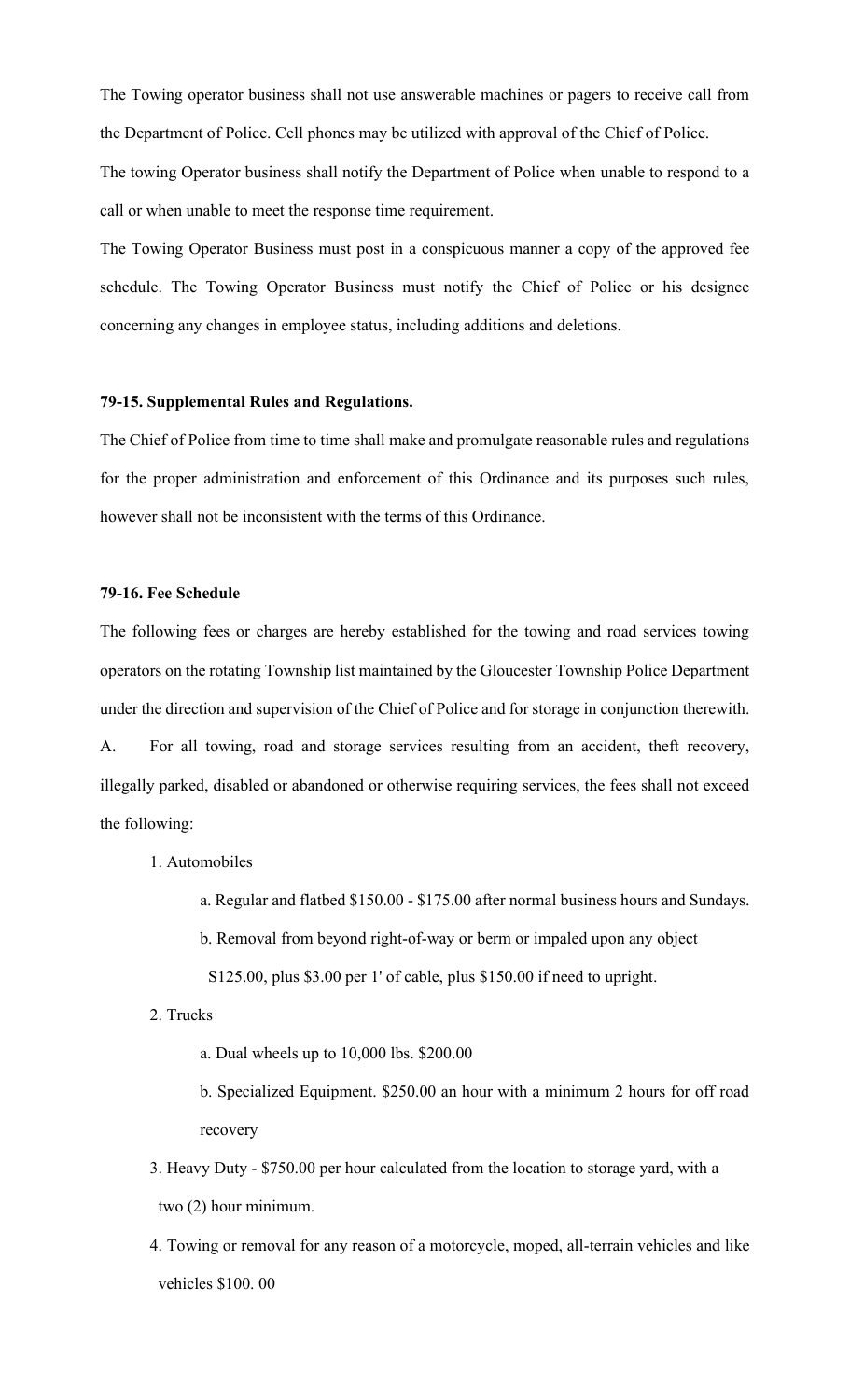- 5. Road Service \$ 75.00 after normal business hours and Sundays \$125.00
- 6. Storage

a. Outside storage - \$45.00 per day – No charge for first day if pick-up by close of business

b. Inside storage - \$55.00 per day – No charge for first day if pick-up by close of business

c. Heavy duty storage, e.g. tractor (unit)/trailer (unit), - \$100.00 per day per unit.

7. Yard Removal - \$ 55.00, after normal business hours, Sundays and Holidays

B. In all cases the towing operator shall remove debris as part of the towing services and as directed by the Officer at the scene.

1. Clean-up Fee. \$ 50.00 fee shall be charged for the cleaning of debris by said operator.

- 2. Oil Dry Product. \$15.00 per product bag.
- 3. Collision Wrap. \$30.00 per vehicle

C. No charge shall be made to the Township for towing or storage or any other services provided to the Township, its police vehicles or for any vehicle used in the commission of a crime, provided the vehicle is located within a twenty five (25) mile radius of the Township of Gloucester. The tow operator shall not be responsible for damages resulting therefrom. Applicable towing rates shall apply to Township owned vehicles required a tow beyond the aforementioned twenty five (25) mile radius

D. Office Administration Fee. \$35.00

# **79-17. Record of Vehicle Towed.**

Every licensed towing operator called by the Police Department shall keep a record of the name and address of the owner of the towed vehicle and shall file reports as required by the Chief of Police which shall include but not be limited to itemized towing and storage charges per vehicle.

# **79-18. Violations.** .

A. Any person who violates any provision of this Ordinance may be suspended or removed from the Lowing list and in addition, upon conviction shall be subject to a fine of not more than \$500.00 for each offense. Each violation shall constitute a separate offense and shall be charged as a separate offense.

B. The Chief of Police shall have the power to suspend a towing agency from the rotational duty roster for failure to comply with any section of this chapter, as follows;

1. For the first violation – a seven  $(7)$  day suspension.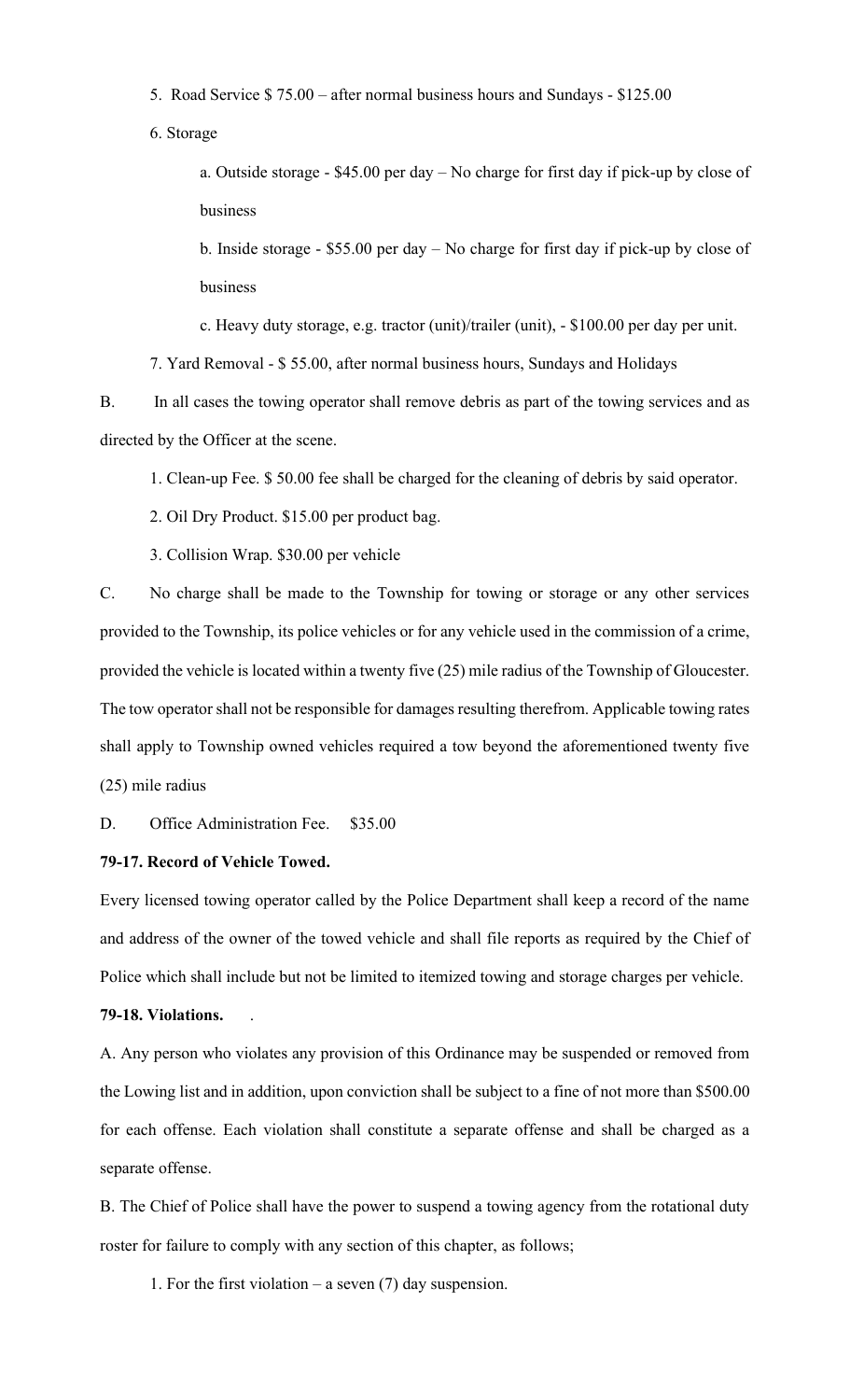2. For the second violation – a fourteen (14) day suspension.

3. For any third violation occurring within a thirty six (36) month period shall result in the removal of the towing agency from the rotational duty roster for a period of twelve (12) months.

C. The Chief of Police shall have the power to suspend a towing agency from the rotational duty roster for failure to comply with any Ordinance within the Township of Gloucester, as follows;

1. For the first violation – a seven (7) day suspension.

2. For the second violation – a fourteen (14) day suspension.

3. For any third violation occurring within a thirty six (36) month period shall result in the removal of the towing agency from the rotational duty roster for a period of twelve (12) months.

#### **79-19. Termination of License.**

Any towing operator on the towing list who fails to properly respond to calls in the established response time, fails to provide adequate service or otherwise violates the terms and provisions of this Ordinance, falsifies any information with regard to his application or violates the Department of Insurance rules shall be subject to license termination by the Chief of Police.

#### **79-20. Repealer.**

All Ordinances and provisions thereof inconsistent with the provisions of this Ordinance shall and are hereby repealed to the extent of such inconsistency,

#### **79-21. Severability.**

If any article, section, sub-section, sentence, clause or phrase of this Ordinance is for any reason held to be unconstitutional or invalid, such decision of invalidity shall not affect the remaining portions of provisions of this Ordinance.

# **79-22. When Effective**.

This Ordinance shall take effect immediately after final passage and publication in accordance with the Laws of the State of New Jersey.

SECTION 2. All ordinances and provisions thereof inconsistent with the provisions of this Ordinance shall be and are hereby repealed to the extent of such inconsistency.

SECTION 3. If any section, subsection or part, clause or phrase of this Ordinance shall be declared invalid by judgment of any court of competent jurisdiction, such section, subsection, part, clause or phrase shall be deemed to be severable from the remainder of the ordinance.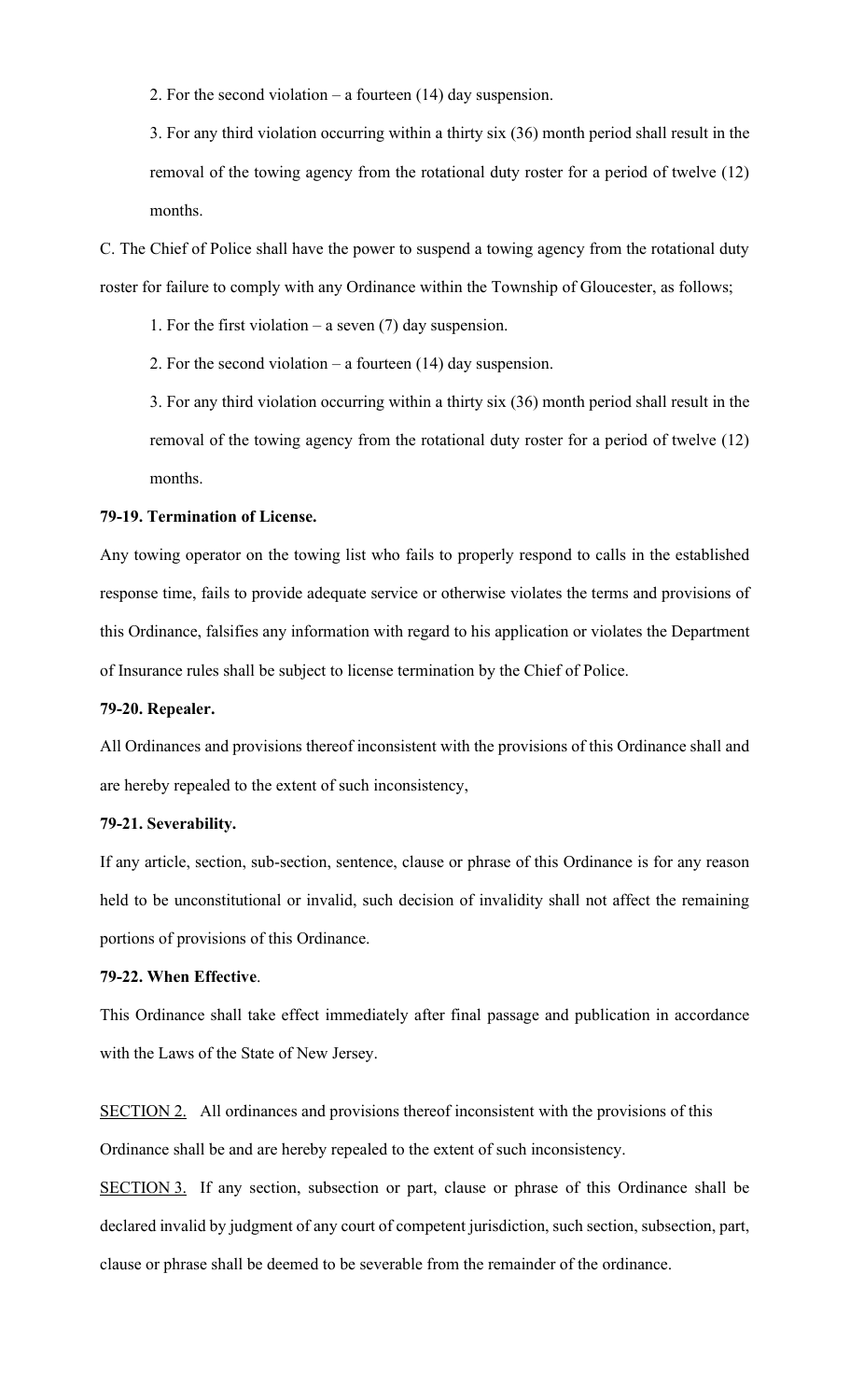SECTION 4. This Ordinance shall take effect immediately after final passage and publication as

required by law.

Introduced: September14, 2020 Adopted:

> President of Council Orlando Mercado

\_\_\_\_\_\_\_\_\_\_\_\_\_\_\_\_\_\_\_\_\_\_\_\_\_

\_\_\_\_\_\_\_\_\_\_\_\_\_\_\_\_\_\_\_\_\_\_\_\_\_

ATTEST:

Township Clerk Nancy Power, RMC

> Mayor David Mayer

Mr. Mignone made a motion to adopt on first reading, to have a second reading and public hearing on September 28, 2020 and to advertise by synopsis, seconded by Mr. Hutchison. Roll call vote: All in favor. Motion carried. 5-0.

# **ORDINANCE: SECOND READING – PUBLIC HEARING**

#### **O-20-10**

## **ORDINANCE VACATING MAPLE AVENUE IN THE TOWNSHIP OF GLOUCESTER, COUNTY OF CAMDEN, STATE OF NEW JERSEY**

Mr. Mercado opened the public hearing. There being no comment, the public hearing was closed.

Mr. Hutchison made a motion to adopt, seconded by Mrs. Trotto. Roll call vote: All in favor. Motion carried. 5-0.

# **RESOLUTIONS: CONSENT AGENDA**

#### **R-20:09-182**

## **RESOLUTION AUTHORIZING PAYMENT OF BILLS**

**BE IT RESOLVED BY THE** Township Council of the Township of Gloucester, in the County of Camden, that the following bills are approved by the Township Council in accordance with the provisions of Ordinance 0-82-16 and certified by the Chief Financial Officer that the claims are proper obligation of the township, that adequate funds are available to honor these claims in the account indicated and the claim should be paid:

| <b>CURRENT ACCOUNT</b><br>Per attached computer readout of the claims presented in the amount of  | \$  | 9,217,860.27 |
|---------------------------------------------------------------------------------------------------|-----|--------------|
| <b>CAPITAL ACCOUNT</b><br>Per attached computer read out of the claims presented in the amount of | S.  | 59.942.25    |
| <b>TRUST</b><br>Per attached computer readout of the claims presented in the amount of            | \$  | 19,710.15    |
| <b>OPEN SPACE TRUST</b><br>Per attached computer readout of the claims presented in the amount of | \$. | 52,616.51    |
| <b>ANIMAL</b><br>Per attached computer readout of the claims presented in the amount of           |     | 35,002.61    |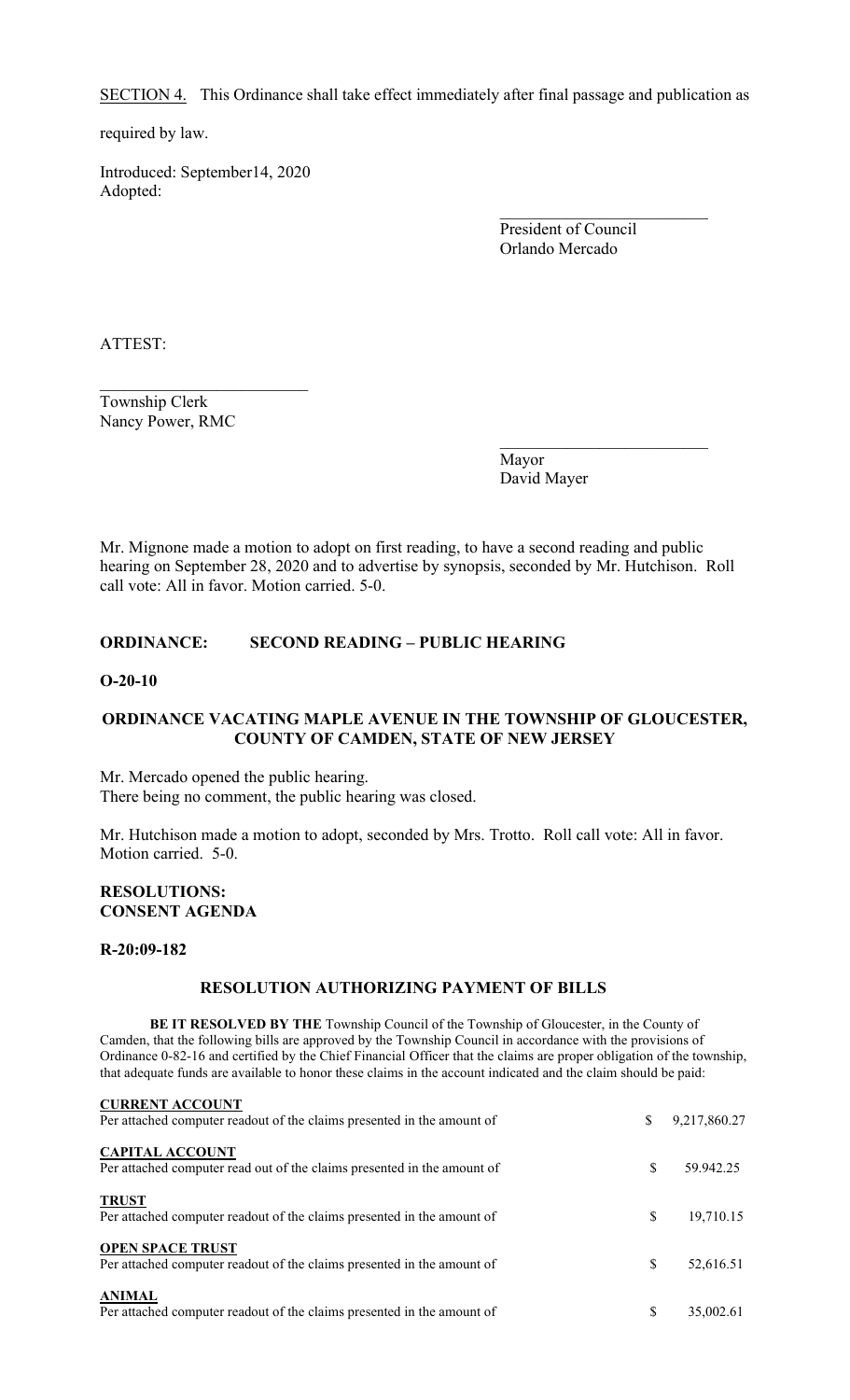| <b>DEVELOPERS ESCROW</b><br>Per attached computer readout of the claims presented in the amount of | <sup>\$</sup> | 16,165.75  |
|----------------------------------------------------------------------------------------------------|---------------|------------|
| <b>MANUAL CHECKS</b><br>Per attached computer readout of the claims presented in the amount of     | SS.           | 259,108.00 |

Adopted: September 14, 2020

ATTEST:

President of Council Orlando Mercado

\_\_\_\_\_\_\_\_\_\_\_\_\_\_\_\_\_\_\_\_\_\_\_\_\_\_ Township Clerk, RMC Nancy Power

Mr. Hutchison made a motion to accept, seconded by Mrs. Stubbs. Roll call vote: All in favor. Motion carried. 5-0.

# **R-20:09-183**

# **RESOLUTION AUTHORIZING REFUNDING OF TAXES FOR REASONS INDICATED**

**BE IT RESOLVED,** by the Township Council of the Township of Gloucester to authorize the refunding of the following credit balances for reasons indicated below:

|                                          | <b>BLOCK &amp; LOT</b> | <b>NAME &amp; ADDRESS</b>                                                                      | <b>AMOUNT</b> | <b>REASON</b> |
|------------------------------------------|------------------------|------------------------------------------------------------------------------------------------|---------------|---------------|
| 7817                                     | 17                     | Matthew DiCamillo<br>353 Richmond Ave<br>Blackwood, NJ 08012<br>For: 353 Richmond              | 65.05         | Tax Appeal    |
| 7819                                     | 6                      | Matthew DiCamillo<br>For: 713 Harrison Ave                                                     | 75.98         | Tax Appeal    |
| 7901                                     | 2                      | <b>Salvatore Russo</b><br>834 Green Ave<br>Mt Ephraim, NJ 08059<br>For: 824 Warsaw Ave         | 765.63        | Tax Appeal    |
| 11507 14                                 |                        | Robert D'Antonio<br>101 S Raleigh Ave<br>Atlantic City, NJ 08401<br>For: 101 Lake Ave          | 682.79        | Tax Appeal    |
| 14402 33.02                              |                        | Deems & Kimberlee Palmer<br>18 Little Mill Road<br>Laurel Springs, NJ 08021                    | 382.58        | Tax Appeal    |
| 19404 4<br>19404 5<br>19404 6<br>19404 7 |                        | Pereira Investment Corp<br>27 Prince St<br>Elizabeth, NJ 07208<br>For: 1, 3, 7, 9 Tall Oaks Dr | 528.89        | Tax Appeal    |

Adopted: September 14, 2020

President of Council Orlando Mercado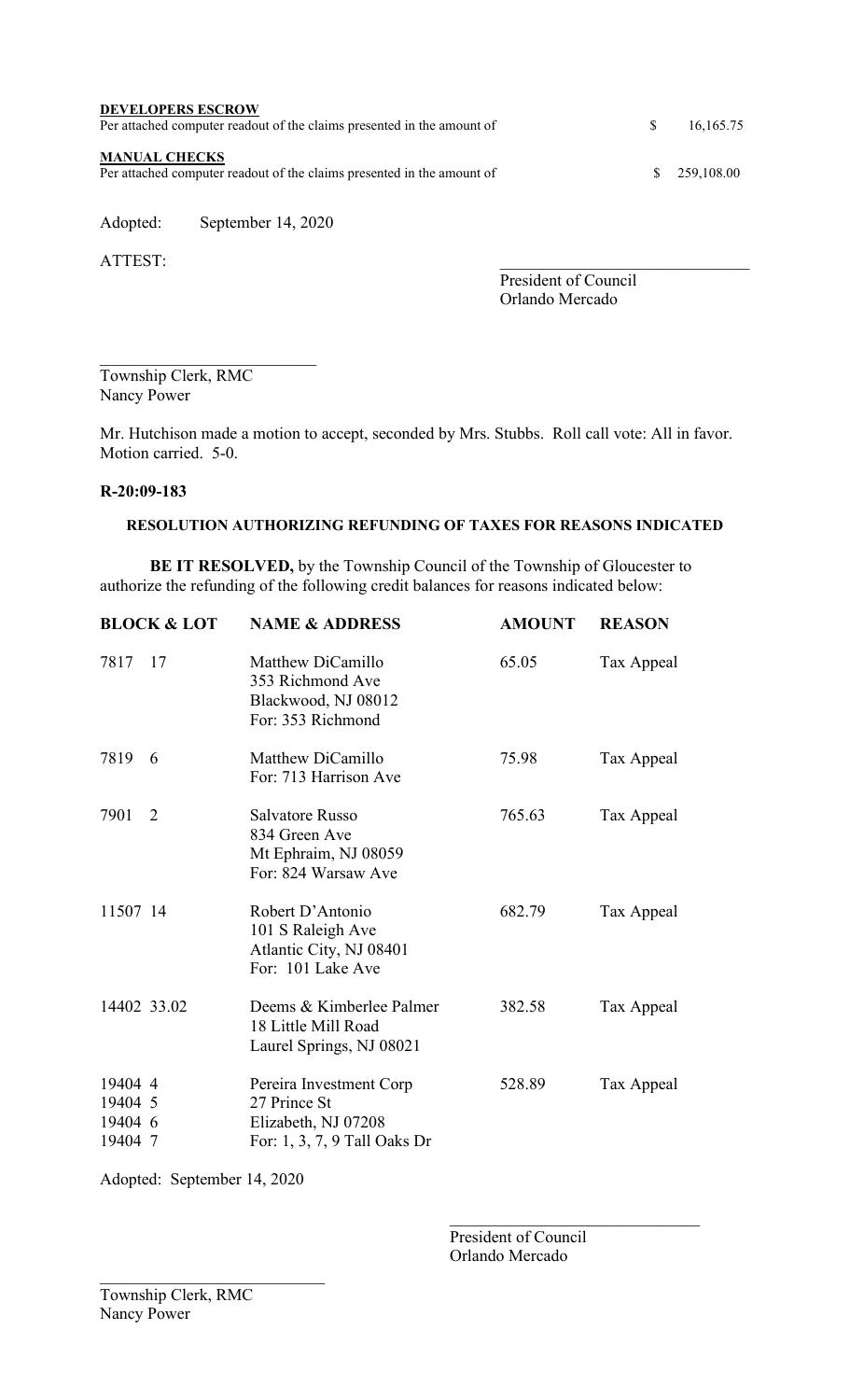Mr. Hutchison made a motion to accept, seconded by Mrs. Stubbs. Roll call vote: All in favor. Motion carried. 5-0.

# **R-20:09-184**

#### **RESOLUTION AUTHORIZING THE SOLICITATION OF RFP/RFQ'S VIA THE GLOUCESTER TOWNSHIP WEBSITE FOR ONLINE TAX SALE HOSTING SERVICES**

**WHEREAS,** the laws of the State of New Jersey pursuant to Public Contracts and Payto-Play legislation authorizes requests for proposals/qualifications for various professional services; and

**NOW, THEREFORE, BE IT RESOLVED** that the Soliciting of RFP/RFQ'S via the Gloucester Township Website is hereby confirmed, in accordance with the respective specifications provided through the office of the Business Administrator for the following:

# **ONLINE TAX SALE HOSTING SERVICES**

Adopted: September 14, 2020

President of Council Orlando Mercado

ATTEST:

\_\_\_\_\_\_\_\_\_\_\_\_\_\_\_\_\_\_\_\_\_\_\_\_\_\_ Township Clerk, RMC Nancy Power

Mr. Hutchison made a motion to accept, seconded by Mrs. Stubbs. Roll call vote: All in favor. Motion carried. 5-0.

#### **R-20:09-185**

# **RESOLUTION AUTHORIZING REFUNDING OF TAXES**

**BE IT RESOLVED**, by the Township Council of the Township of Gloucester to authorize the refunding of the following credit balances:

| <b>BLOCK LOT</b> |      | <b>NAME AND ADDRESS</b>                                           | <b>YEAR</b> | <b>AMOUNT REASON</b> |                          |
|------------------|------|-------------------------------------------------------------------|-------------|----------------------|--------------------------|
| 2301             | 6    | Joseph Caracciolo<br>525 Lower Landing Rd.<br>Blackwood, NJ 08012 | 2020        | 900.00               | Overpayment              |
| 7506             | 2.02 | Aundra Mauzon<br>21 Ember Lane<br>Willingboro, NJ 08046           | 2020        | 2,698.24             | <b>Duplicate Payment</b> |
| 11302            | 99   | Sandra Jackson<br>498 La Cascata<br>Clementon, NJ 08021           | 2020        | 580.00               | Overpayment              |
| 18306            | 23   | Morgan Wileczek<br>5 Granite Ct.<br>Sicklerville, NJ 08081        | 2020        | 2,970.30             | <b>Duplicate Payment</b> |

Adopted**:** September 14, 2020

 President of Council Orlando Mercado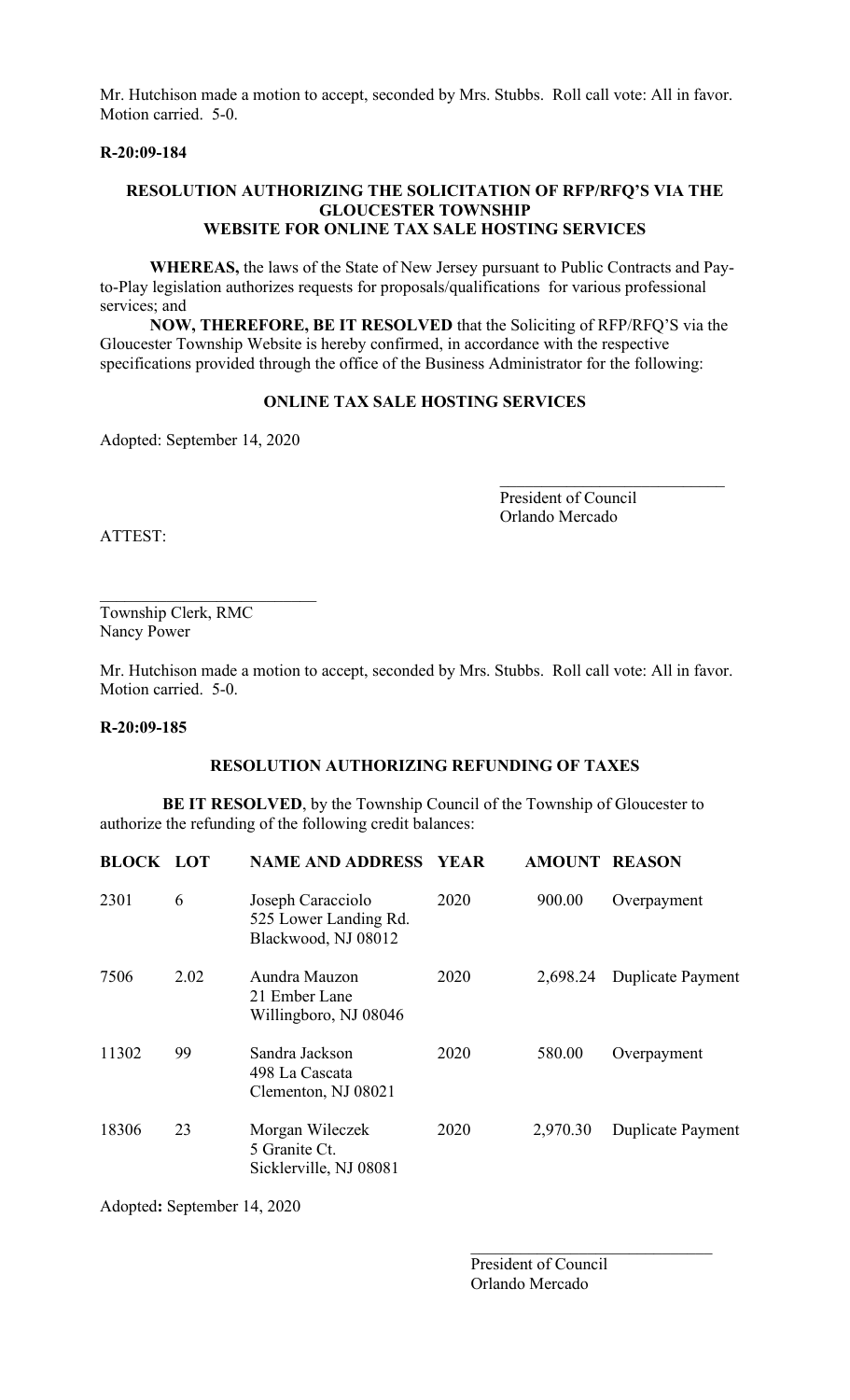Township Clerk, RMC Nancy Power

\_\_\_\_\_\_\_\_\_\_\_\_\_\_\_\_\_\_\_\_\_\_\_\_\_\_

Mr. Hutchison made a motion to accept, seconded by Mrs. Stubbs. Roll call vote: All in favor. Motion carried. 5-0.

#### **R-20:09-186**

# **RESOLUTION AUTHORIZING CONTRACTS WITH CERTAIN APPROVED STATE CONTRACT VENDORS FOR CONTRACTING UNITS PURSUANT TO N.J.S.A. 40a:11-12A**

**WHEREAS**, the Township of Gloucester, pursuant to N.J.S.A. 40A:11-12a and N.J.A.C. 5:34-7.29 may by resolution and without advertising for bids, purchase any goods or services under the State of New Jersey Cooperative Purchasing Program for any State contracts entered into on behalf of the State by the Division of Purchase and Property in the Department of the Treasury; and

**WHEREAS,** the Township of Gloucester has the need on a timely basis to purchase goods or services utilizing State contracts; and

**WHEREAS,** the Township of Gloucester intends to enter into contracts with the attached referenced State Contract Vendors through this resolution and properly executed contracts, which shall be subject to all the conditions applicable to the current State contracts;

**NOW, THEREFORE, BE IT RESOLVED,** that the Township of Gloucester authorizes the Purchasing Agent to purchase certain goods or services from those approved New Jersey State Contract Vendors on the attached list, pursuant to all conditions of the individual State contracts; and

**BE IT FURTHER RESOLVED,** that the Township Council of the Township of Gloucester pursuant to N.J.A.C. 5:30-5.5(b), the certification of available funds, shall either certify the full maximum amount against the budget at the time the contract is awarded, or no contract amount shall be chargeable or certified until such time as the goods or services are ordered or otherwise called for prior to placing the order, and a certification of availability of funds is made by the Chief Financial Officer; and

**BE IT FURTHER RESOLVED,** the duration of the contract between the Township of Gloucester and the Referenced State Contract Vendors shall be from January 1, 2020 to December 31, 2020.

| Company                                                                                                                                                | <b>State Contract Number</b>                                                             | <b>Description</b>                                                                                                                                                                         |
|--------------------------------------------------------------------------------------------------------------------------------------------------------|------------------------------------------------------------------------------------------|--------------------------------------------------------------------------------------------------------------------------------------------------------------------------------------------|
| Connection (GovConnection)                                                                                                                             |                                                                                          |                                                                                                                                                                                            |
| <b>WSCA NASPRO HP Enterprise</b><br><b>WSCA NASPO Lenovo</b><br>WSCA NASPO HP Inc.<br><b>WSCA NASPO Microsoft</b><br><b>NASPO Value Point Computer</b> | AR-1464<br>MNWNC-117<br>MNWNX-115<br>MNWNG-119<br>M-0483(40047,<br>40121,40116,<br>89974 | Computer Equipment & Related<br>Computer Software & Related<br>Computer Equipment & Related<br>Computer Equipment & Related<br>Computer Software & Related<br>Computer Equipment & Related |
|                                                                                                                                                        |                                                                                          |                                                                                                                                                                                            |

Adopted: September 14, 2020

President of Council Orlando Mercado

ATTEST: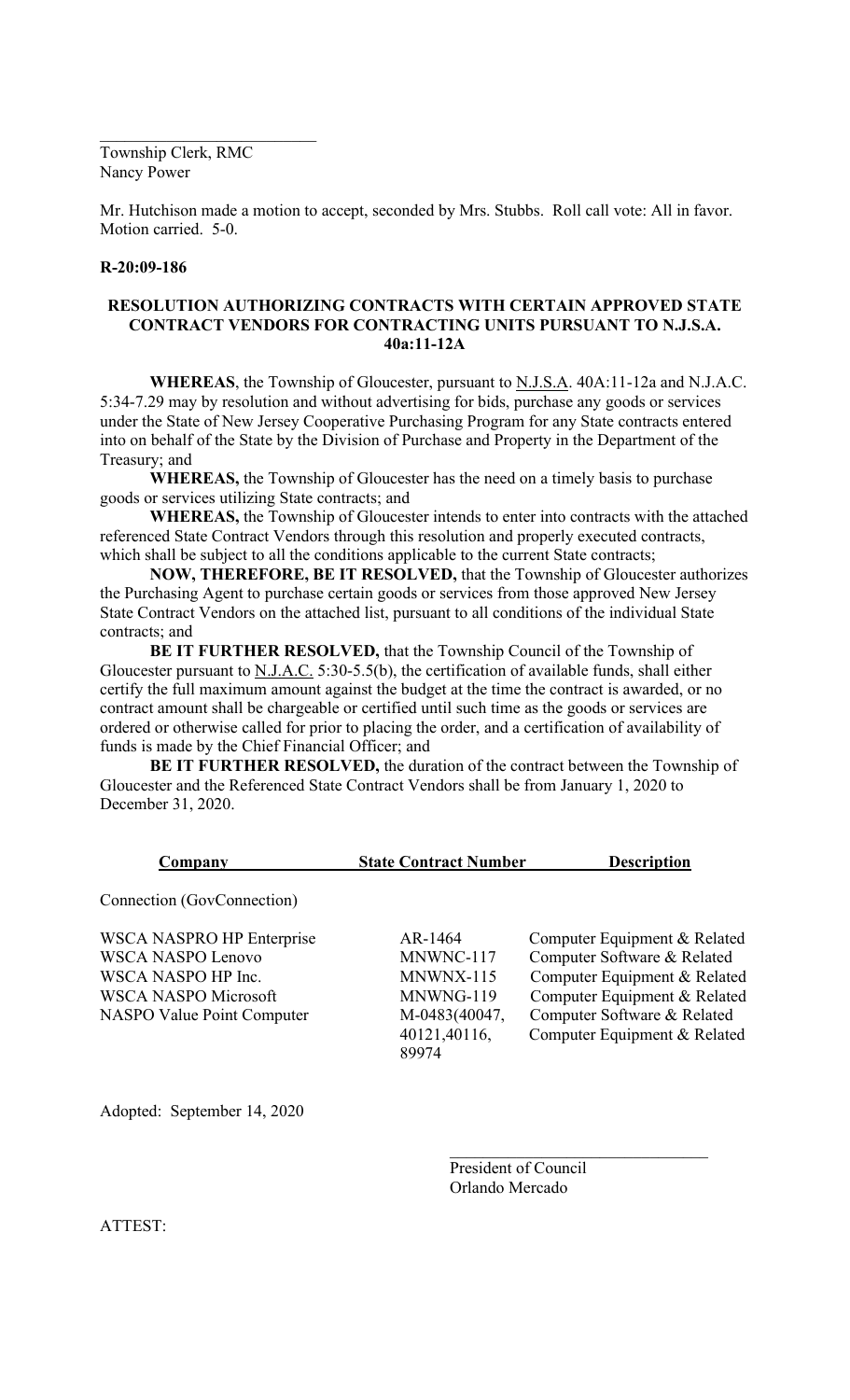Township Clerk, RMC Nancy Power

Mr. Hutchison made a motion to accept, seconded by Mrs. Stubbs. Roll call vote: All in favor. Motion carried. 5-0.

#### **R-20:09-187**

# **RESOLUTION AUTHORIZING EXECUTION AND DELIVERY OF AGREEMENT BETWEEN TOWNSHIP OF GLOUCESTER AND TEAMSTERS LOCAL UNION 676 - DISPATCHERS UNIT CONTRACT**

**BE IT RESOLVED** by the Township Council of the Township of Gloucester, County of Camden, State of New Jersey, that the proper officials be and are hereby authorized to execute the agreement between the Township of Gloucester and Teamster's Local Union 676 for Dispatchers for the period of January 1, 2020, to December 31, 2020.

Adopted: September 14, 2020

 $\mathcal{L}_\mathcal{L}$  , where  $\mathcal{L}_\mathcal{L}$  , we are the set of the set of the set of the set of the set of the set of the set of the set of the set of the set of the set of the set of the set of the set of the set of the set o

ATTEST:

President of Council Orlando Mercado

 $\mathcal{L}_\mathcal{L}$  , which is a set of the set of the set of the set of the set of the set of the set of the set of the set of the set of the set of the set of the set of the set of the set of the set of the set of the set of

Township Clerk, RMC Nancy Power

Mr. Hutchison made a motion to accept, seconded by Mrs. Stubbs. Roll call vote: All in favor. Motion carried. 5-0.

#### **R-20:09-188**

## **RESOLUTION REQUESTING THE INSERTION OF A SPECIAL ITEM OF REVENUE IN THE BUDGET OF ANY COUNTY OR MUNICIPALITY PURSUANT TO N.J.S.A. 40A:4-87 (Chapter 159 P.L. 1948)**

**WHEREAS,** N.J.S.A. 40A:4-87 provides that the Director of the Division of Local Finance may approve the insertion of any special item of revenue in the budget of any County or Municipality when such item has been made available by Law and the amount thereof was not determined at the time of the adoption of the budget, and

**WHEREAS,** said Director may also approve the insertion of an item of appropriation for equal amount.

**WHEREAS,** the Chief Financial Officer has certified that the Township has received a grant in the amount of \$16,275.00 Bullet Proof Vest Grant.

**NOW THEREFORE, BE IT RESOLVED** that the Township of Gloucester hereby requests the Director of Division of Local Finance to approve the insertion of an item of revenue in the 2020 CY Budget in the amount of  $$16,275.00$  which item is now available as revenue from the receipt of the Bullet Proof Vest Grant.

**BE IT FURTHER RESOLVED** that a like sum of \$16,275.00 is hereby appropriated under the caption of:

OPERATIONS "EXCLUDED FROM CAP" Bullet Proof Vest Grant \$16,275.00

**BE IT FURTHER RESOLVED** that the Township CFO email a certified copy of this resolution to the Director of Local Government Services for approval.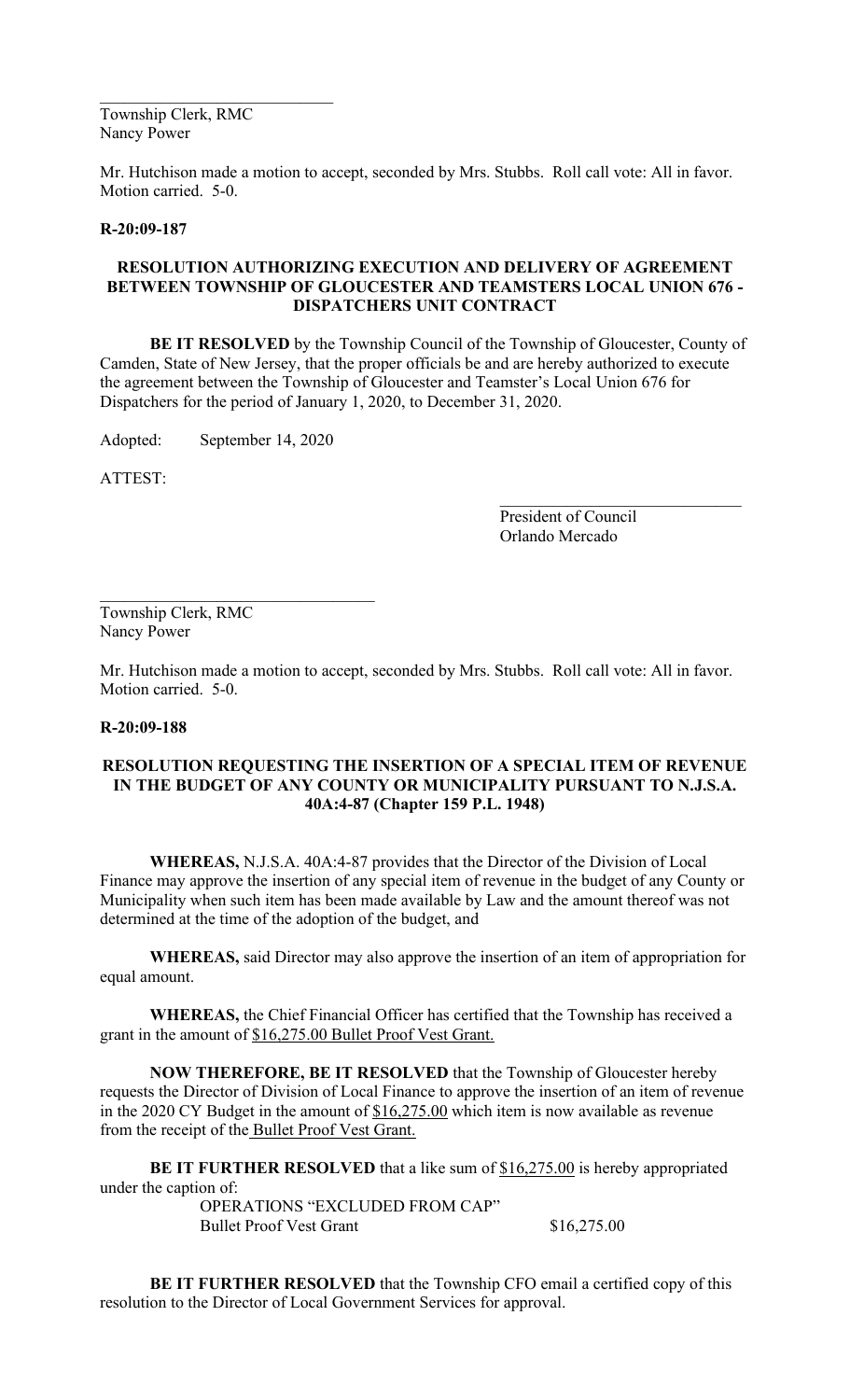Adopted: September 14, 2020

 $\mathcal{L}_\text{max}$  , which is a set of the set of the set of the set of the set of the set of the set of the set of the set of the set of the set of the set of the set of the set of the set of the set of the set of the set of

President of Council Orlando Mercado

\_\_\_\_\_\_\_\_\_\_\_\_\_\_\_\_\_\_\_\_\_\_\_\_\_\_\_\_\_\_

ATTEST:

Township Clerk, RMC Nancy Power

Mr. Hutchison made a motion to accept, seconded by Mrs. Stubbs. Roll call vote: All in favor. Motion carried. 5-0.

#### **R-20:09-189**

## **RESOLUTION REQUESTING THE INSERTION OF A SPECIAL ITEM OF REVENUE IN THE BUDGET OF ANY COUNTY OR MUNICIPALITY PURSUANT TO N.J.S.A. 40A:4-87 (Chapter 159 P.L. 1948)**

**WHEREAS,** N.J.S.A. 40A:4-87 provides that the Director of the Division of Local Finance may approve the insertion of any special item of revenue in the budget of any County or Municipality when such item has been made available by Law and the amount thereof was not determined at the time of the adoption of the budget, and

**WHEREAS,** said Director may also approve the insertion of an item of appropriation for equal amount.

**WHEREAS,** the Chief Financial Officer has certified that the Township has received a grant in the amount of \$360,791.37 COVID Cares Act Grant.

**NOW THEREFORE, BE IT RESOLVED** that the Township of Gloucester hereby requests the Director of Division of Local Finance to approve the insertion of an item of revenue in the 2020 CY Budget in the amount of \$360,791.37 which item is now available as revenue from the receipt of the COVID Cares Act Grant.

**BE IT FURTHER RESOLVED** that a like sum of \$360,791.37 is hereby appropriated under the caption of:

OPERATIONS "EXCLUDED FROM CAP" COVID Cares Act Grant \$360,791.37

**BE IT FURTHER RESOLVED** that the Township CFO email a certified copy of this resolution to the Director of Local Government Services for approval.

Adopted: September 14, 2020

President of Council Orlando Mercado

ATTEST:

Township Clerk, RMC Nancy Power

Mr. Hutchison made a motion to accept, seconded by Mrs. Stubbs. Roll call vote: All in favor. Motion carried. 5-0.

**R-20:09-190**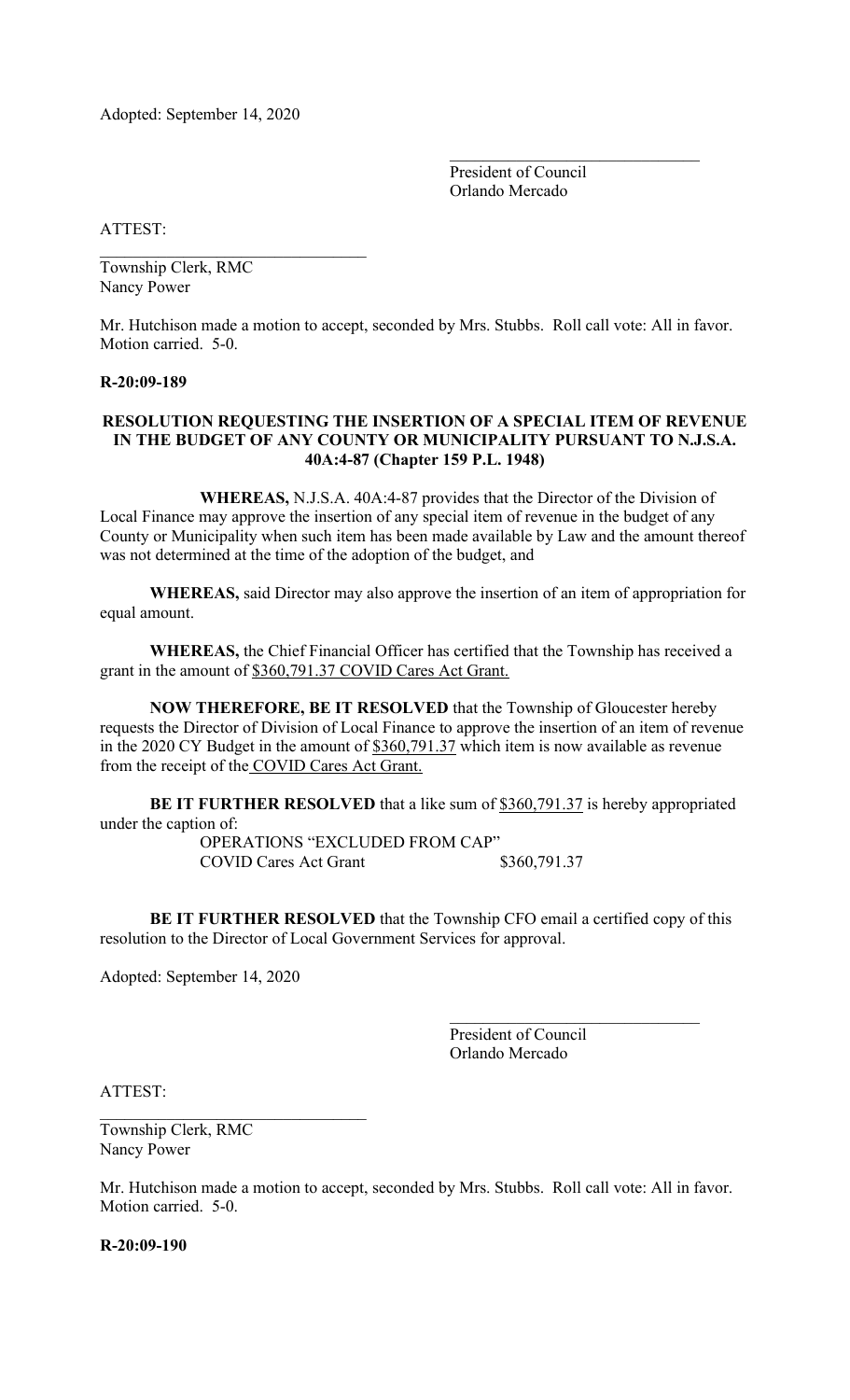# **RESOLUTION TO ALLOW DISABLED VETERAN OR OTHER EXEMPTIONS AND CREDITS FOR TAX YEAR 2020 FOURTH QUARTER & 2021 AND TO AUTHORIZE THE TAX COLLECTOR TO CREDIT TAXES AND REFUND ANY OVERPAYMENTS**

**WHEREAS**, the following names are owners and residents of property in the Township of Gloucester, and

**WHEREAS**, they have made proper application for Total and Permanent Service-Connected Disability tax exempt status on their property designated with the block and lots listed below and,

**WHEREAS**, they have submitted proper evidence of Total and Permanent Disability rating from the U.S. Veterans Administration in accordance with State Regulations.

**THEREFORE, BE IT RESOLVED** by the Township Council of the Township of Gloucester that the Tax Collector is authorized to grant said exemption, credit property taxes as stated 2020 fourth quarter & 2021 and refund any resulting credit balances.

| <b>Block Lot</b><br>801 | 46         | <b>Name</b><br>George Daniels | <b>Comment</b><br><b>Add Disabled Veteran</b><br>Tax Exemption | <b>Amount to be Credited</b><br>4th Qtr. Tax $-1,769.62$<br>$1st$ Half 2021 - 3,432.03 |
|-------------------------|------------|-------------------------------|----------------------------------------------------------------|----------------------------------------------------------------------------------------|
| 3204                    | 25         | John Nejman                   | <b>Add Disabled Veteran</b><br>Tax Exemption                   | 4th Qtr. Tax $- 2,015.60$<br>$1st$ Half 2021 - 3,791.91                                |
| 5809                    | 7          | Muhammad Asgar                | <b>Add Disabled Veteran</b><br>Tax Exemption                   | 4th Qtr. Tax $-2,220.17$<br>$1st$ Half 2021 - 4,308.96                                 |
| 8001                    | 3<br>C5201 | Ruth Tiernan                  | <b>Add Disabled Veteran</b><br>Tax Exemption                   | 4th Qtr. Tax $-1,512.90$<br>$1st$ Half 2021 – 2,938.72                                 |
| 11105 9                 |            | <b>Angel Reyes</b>            | <b>Add Disabled Veteran</b><br>Tax Exemption                   | 4th Qtr. Tax $-2,351.44$<br>$1st$ Half 2021 - 4,566.09                                 |
| 14903 11                |            | <b>Scott Humphrey</b>         | <b>Add Disabled Veteran</b><br>Tax Exemption                   | 4th Qtr. Tax $-3,348.83$<br>$1st$ Half 2021 – 6,505.96                                 |
| 15204 36                |            | Darryle Crawley               | <b>Add Disabled Veteran</b><br>Tax Exemption                   | 4th Qtr. Tax $-2,890.46$<br>$1st$ Half 2021 - 5,620.61                                 |
| 15703 4                 |            | <b>Chante Thomas</b>          | <b>Add Disabled Veteran</b><br>Tax Exemption                   | 4th Qtr. Tax $-1,203.63$<br>$1st$ Half 2021 – 2,338.37                                 |
| 16106 21                |            | Joseph Burkel IV              | <b>Add Disabled Veteran</b><br>Tax Exemption                   | 4th Qtr. Tax $-1,787.06$<br>$1st$ Half 2021 - 3,471.55                                 |
| 17403 28                |            | Danielle Giddings             | <b>Add Disabled Veteran</b><br>Tax Exemption                   | 4th Qtr. Tax $-2,478.87$<br>$1st$ Half 2021 – 4,820.26                                 |
| 18304 41                |            | Syrien Maceno                 | <b>Add Disabled Veteran</b><br>Tax Exemption                   | 4th Qtr. Tax $-3,070.92$<br>$1st$ Half 2021 – 5,966.02                                 |
| 18304 63                |            |                               | Jamil Abdu-Rahman Add Disabled Veteran<br>Tax Exemption        | 4th Qtr. Tax $-2,706.24$<br>$1st$ Half 2021 - 5,257.74                                 |
| 18306 6                 |            | Frank Gray                    | <b>Add Disabled Veteran</b><br>Tax Exemption                   | 4th Qtr. Tax $- 2,962.07$<br>$1st$ Half 2021 - 5,754.56                                |
| 19002 4                 |            | <b>Alexander Reineck</b>      | <b>Add Disabled Veteran</b><br>Tax Exemption                   | 4th Qtr. Tax $-2,758.79$<br>$1st$ Half 2021 - 5,364.58                                 |
| 19401 5                 |            | Michael Louise                | <b>Add Disabled Veteran</b><br>Tax Exemption                   | 4th Qtr. Tax $- 2,107.25$<br>$1st$ Half 2021 - 4,897.29                                |
| 20202 12                |            | Jose Rios                     | <b>Add Disabled Veteran</b><br>Tax Exemption                   | 4th Qtr. Tax $-1.903.20$<br>$1st$ Half 2021 – 3,695.69                                 |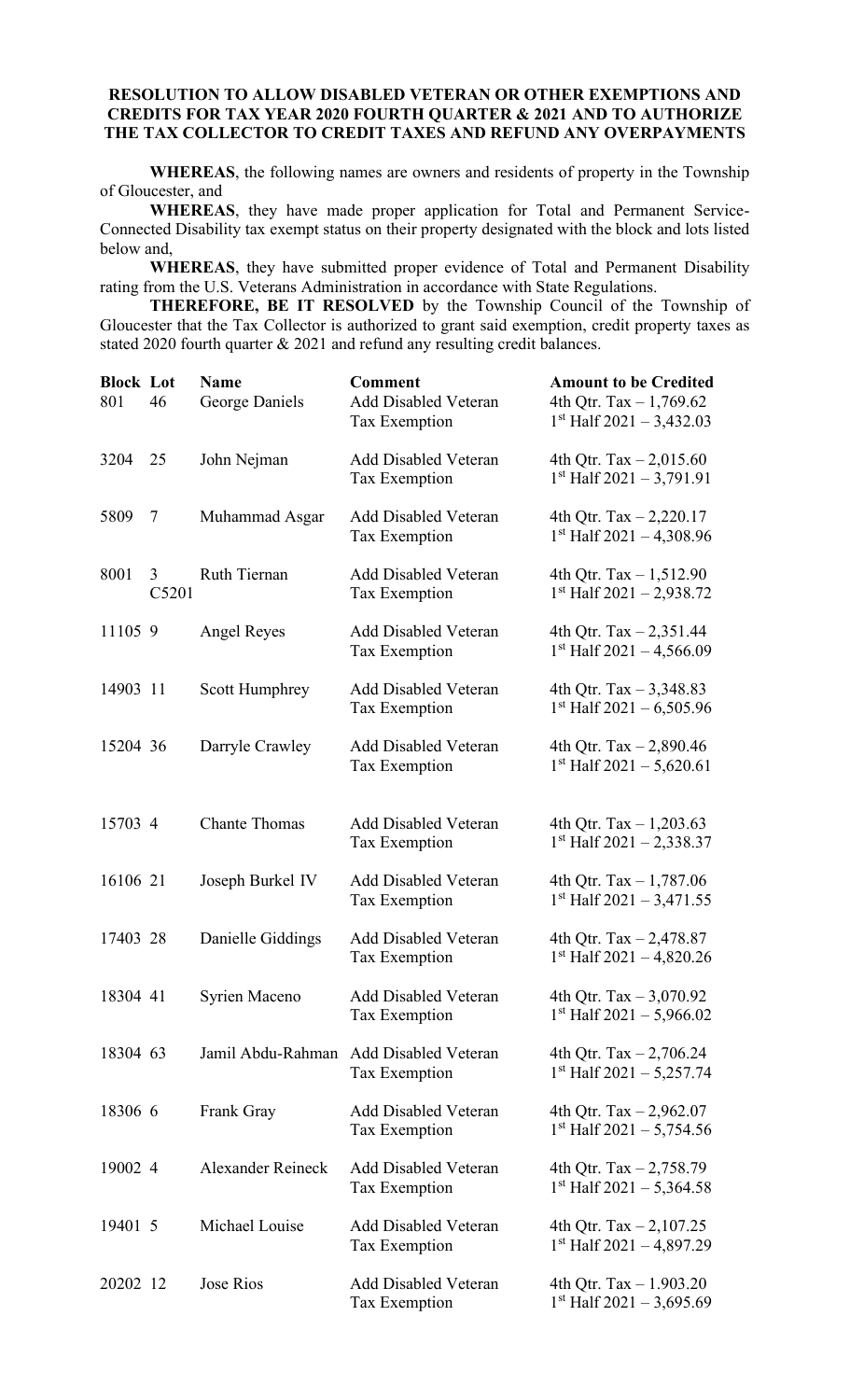| 20505 29 |           | Sean Smith        | <b>Add Disabled Veteran</b><br>Tax Exemption                   | 4th Qtr. Tax $-2,557.25$<br>$1st$ Half 2021 - 4,962.12 |
|----------|-----------|-------------------|----------------------------------------------------------------|--------------------------------------------------------|
| 9107     | <b>20</b> | Zgrzepski Stanley | <b>Add Disabled Veteran</b><br>Tax Exemption<br>As Of 08/18/20 | 4 months $-3,091.19$<br>$1ST$ Half 2021 - 4,636.77     |
| 18202 4  |           | Rita Landers      | Add Disabled Veteran<br>Tax Exemption<br>As Of 7/22/20         | 4 months $-4,025.28$<br>$1st$ Half 2021 – 6,037.92     |
| 18314 17 |           | Michael Alexander | Add Disabled Veteran<br>Tax Exemption<br>As of 8/27/20         | 4 months $-4,177.18$<br>$1st$ Half 2021 – 6,265.76     |

ADOPTED: September 14, 2020

 $\mathcal{L}_\mathcal{L}$  , which is a set of the set of the set of the set of the set of the set of the set of the set of the set of the set of the set of the set of the set of the set of the set of the set of the set of the set of

President of Council Orlando Mercado

ATTEST:

Township Clerk, RMC Nancy Power

Mr. Hutchison made a motion to accept, seconded by Mrs. Stubbs. Roll call vote: All in favor. Motion carried. 5-0.

#### **R-20:09-191**

# **RESOLUTION OF THE TOWNSHIP COUNCIL OF THE TOWNSHIP OF GLOUCESTER, CONFIRMING CASES FOR SPECIAL TAX APPEAL ASSIGNED TO BLAU & BLAU**

**WHEREAS,** the Township Council has previously retained Blau & Blau as Special Tax Appeal Counsel to file appeals to increase assessments that were found to be substantially under assessed; and

**WHEREAS**, Blau & Blau have filed such appeals for the years 2020; and

**WHEREAS**, the appeals that have been filed have not been specifically authorized by resolution of the Township Council; and

**WHEREAS**, the Township Solicitor has requested that the Township Council ratify the actions that Blau & Blau has taken on behalf of the Township of Gloucester; and

**THEREFORE, BE IT RESOLVED** by the Township Council of the Township of Gloucester hereby authorizes the filing of appeals to increase the assessments on the properties listed on **Schedule A**.

Adopted: September 14, 2020

President of Council Orlando Mercado

ATTEST:

Township Clerk, RMC Nancy Power

 $\mathcal{L}_\mathcal{L}$ 

Mr. Hutchison made a motion to accept, seconded by Mrs. Stubbs. Roll call vote: All in favor. Motion carried. 5-0.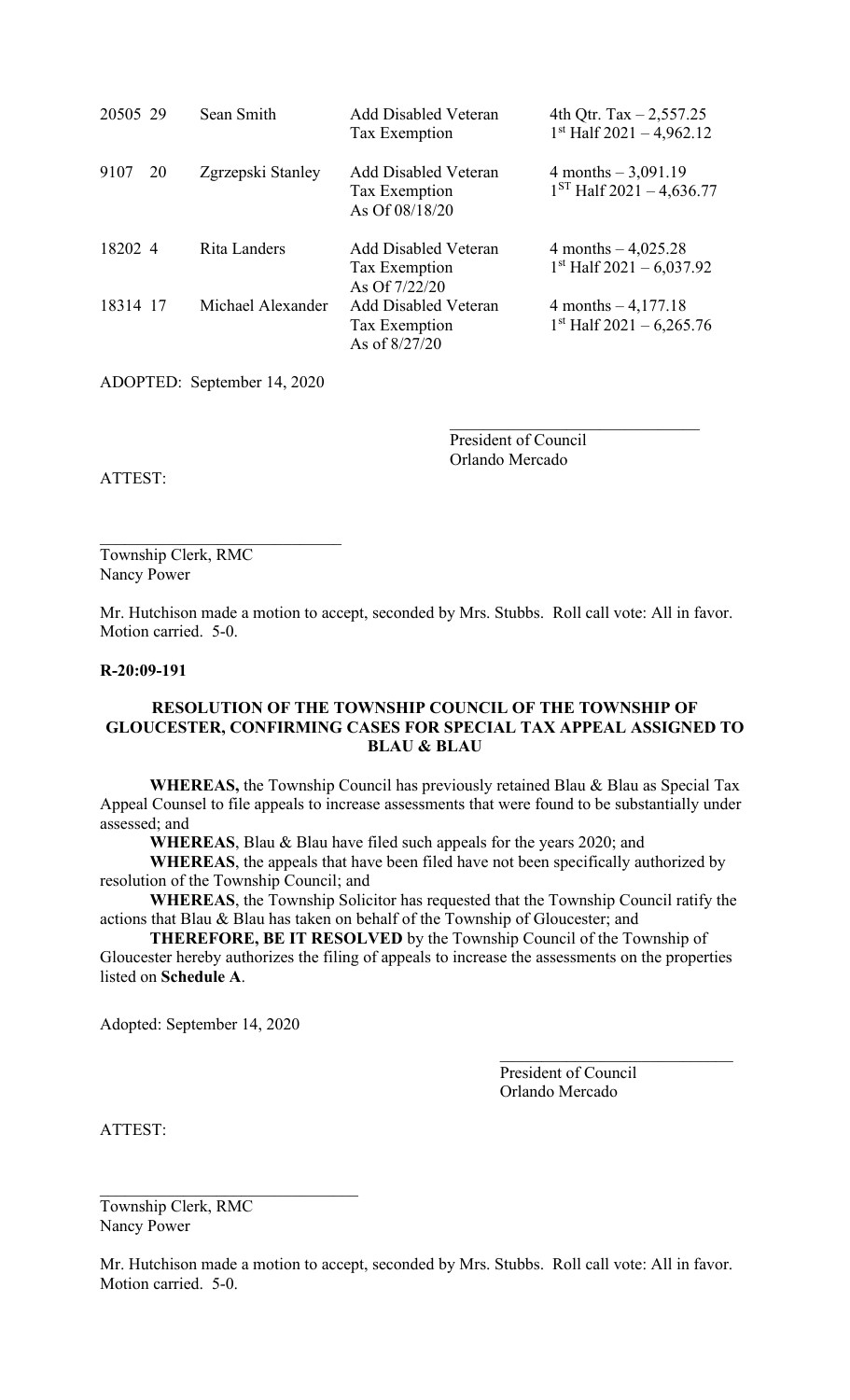# **RESOLUTION OF THE TOWNSHIP COUNCIL OF THE TOWNSHIP OF GLOUCESTER, COUNTY OF CAMDEN, STATE OF NEW JERSEY CONFIRMING THE GREEN ACRES ENABLING RESOLUTION OF THE NEW JERSEY DEPARTMENT OF ENVIRONMENTAL PROTECTION**

**WHEREAS,** the New Jersey Department of Environmental Protection, Green Acres Program ("State"), provides loans and/or grants to municipal and county governments and grants to nonprofit organizations for assistance in the acquisition and development of lands for outdoor recreation and conservation purposes; and

**WHEREAS**, the Township of Gloucester was successful in obtaining Green Acres grant and loan approval for the purchase and installation of playground equipment along with related site improvements provided by the Township for Erial Park and Woodshire Mews; and

**WHEREAS,** the Township desires to continue to further the public interest by moving forward with implementation of approved project activities. However, due to extenuating circumstances, and in the interest of preserving the Green Acres assistance and addressing community needs, the Township hereby requests Green Acres approval to change the location of the sites for the playground equipment to Laurel Hill and Woods Edge Playgrounds; and

**WHEREAS,** the Township hereby asserts that all other provisions as contained in the approved Green Acres application remain unchanged.

**NOW, THEREFORE,** the governing body/board resolves that David Mayer or the successor to the office of Mayor is hereby authorized to:

- a. Request Green Acres approval to preserve the Green Acres funding previously approved for Erial Park and Woodshire Mews and replace existing equipment at Laurel Hill and Woods edge;
- b. Provide additional information regarding this revision request and furnish such documents as may be required, and
- c. Act as the authorized correspondent of the above-named applicant; and

**WHEREAS,** the State shall determine if the above-noted revisions are complete and in conformance with the scope and intent of the Green Acres Program, and notify the applicant of approval of said revision; and

**WHEREAS,** the applicant is willing to use the State's funds in accordance with such rules, regulations and applicable statutes, and hereby assert continued relevance of the agreement previously entered into with the State Green Acres for the above-named project as revised;

**NOW, THEREFORE, BE IT FURTHER RESOLVED BY THE GLOUCESTER TOWNSHIP COUNCIL**

- 1. That the Mayor of the above-named body or board is hereby authorized to execute an agreement and any amendment thereto with the State known as the Laurel Hill and Woods Edge Playground project;
- 2. That the applicant has its matching share of the project, if a match is required;
- 3. That, in the event the State's funds are less than the total project cost specified above, the applicant has the balance of funding necessary to complete the project;
- 4. That the applicant agrees to comply with all applicable federal, state, and local laws, rules, and regulations in its performance of the project; and
- 5. That this resolution shall take effect immediately.

Adopted: September 14, 2020

President of Council \_\_\_\_\_\_\_\_\_\_\_\_\_\_\_\_\_\_\_\_\_\_\_\_\_\_ Orlando Mercado

Township Clerk, RMC Nancy Power

Mr. Hutchison made a motion to accept, seconded by Mrs. Stubbs. Roll call vote: All in favor. Motion carried. 5-0.

**R-20:09-193**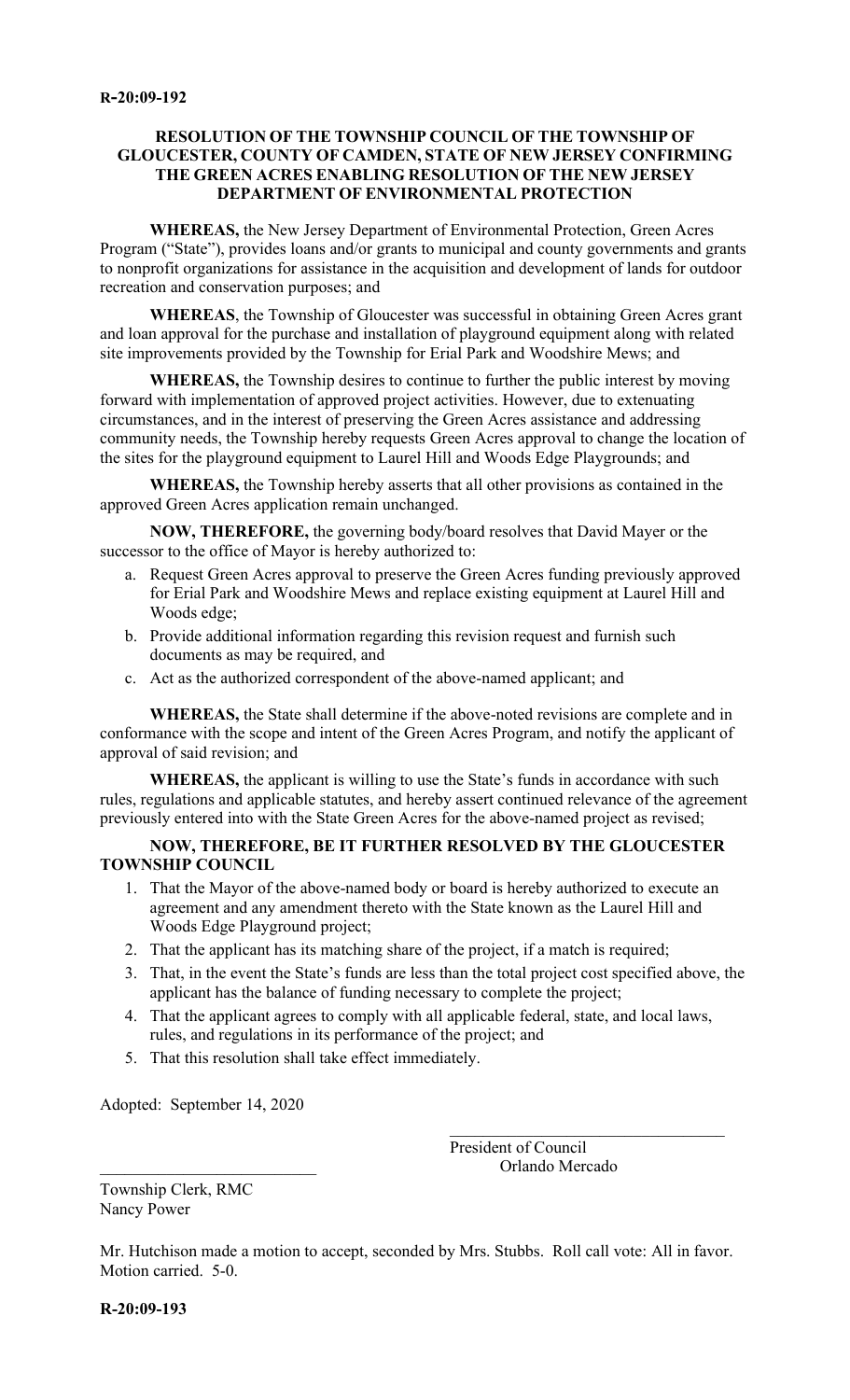# **RESOLUTION AUTHORIZING RENEWAL OF CLUB LIQUOR LICENSE FOR HOLY CHILD CLUB IN THE TOWNSHIP OF GLOUCESTER**

**WHEREAS,** the following has made application for renewal of a Club Liquor License in the Township of Gloucester:

**NAME LICENSE NO.** Holy Child Club 0415-31-023-001

**WHEREAS,** applications for renewal have been properly advertised by Alcoholic Beverage Control; and

**WHEREAS,** no written objections have been filed; and

**WHEREAS,** the Township Council of the Township of Gloucester has no objections and furthermore is not aware of any circumstances or provisions of law or local ordinance which would prohibit the renewal of a Club Liquor License in the Township of Gloucester,

**NOW, THEREFORE, BE IT RESOLVED** that the Township Council of the Township of Gloucester, County of Camden, that the application for renewal of Club Liquor License is hereby granted and that the Township Clerk is hereby authorized to execute the necessary documents and certificates effective September 15, 2020.

Adopted: September 14, 2020

President of Council Orlando Mercado

Township Clerk, RMC Nancy Power

Mr. Hutchison made a motion to accept, seconded by Mrs. Stubbs. Roll call vote: All in favor. Motion carried. 5-0.

#### **R-20:09-194**

#### **RESOLUTION AUTHORIZING RENEWAL OF CLUB LIQUOR LICENSE FOR STETSER LAMARTINE POST 281 IN THE TOWNSHIP OF GLOUCESTER**

**WHEREAS,** the following has made application for renewal of a Club Liquor License in the Township of Gloucester:

**NAME LICENSE NO.** Stetser Lamartine Post 281 0415-31-017-001

**WHEREAS,** applications for renewal have been properly advertised by Alcoholic Beverage Control; and

**WHEREAS,** no written objections have been filed; and

**WHEREAS,** the Township Council of the Township of Gloucester has no objections and furthermore is not aware of any circumstances or provisions of law or local ordinance which would prohibit the renewal of a Club Liquor License in the Township of Gloucester,

**NOW, THEREFORE, BE IT RESOLVED** that the Township Council of the Township of Gloucester, County of Camden, that the application for renewal of Club Liquor License is hereby granted and that the Township Clerk is hereby authorized to execute the necessary documents and certificates effective September 15, 2020.

Adopted: September 14, 2020

President of Council Orlando Mercado

Township Clerk, RMC Nancy Power

Mr. Hutchison made a motion to accept, seconded by Mrs. Stubbs. Roll call vote: All in favor. Motion carried. 5-0.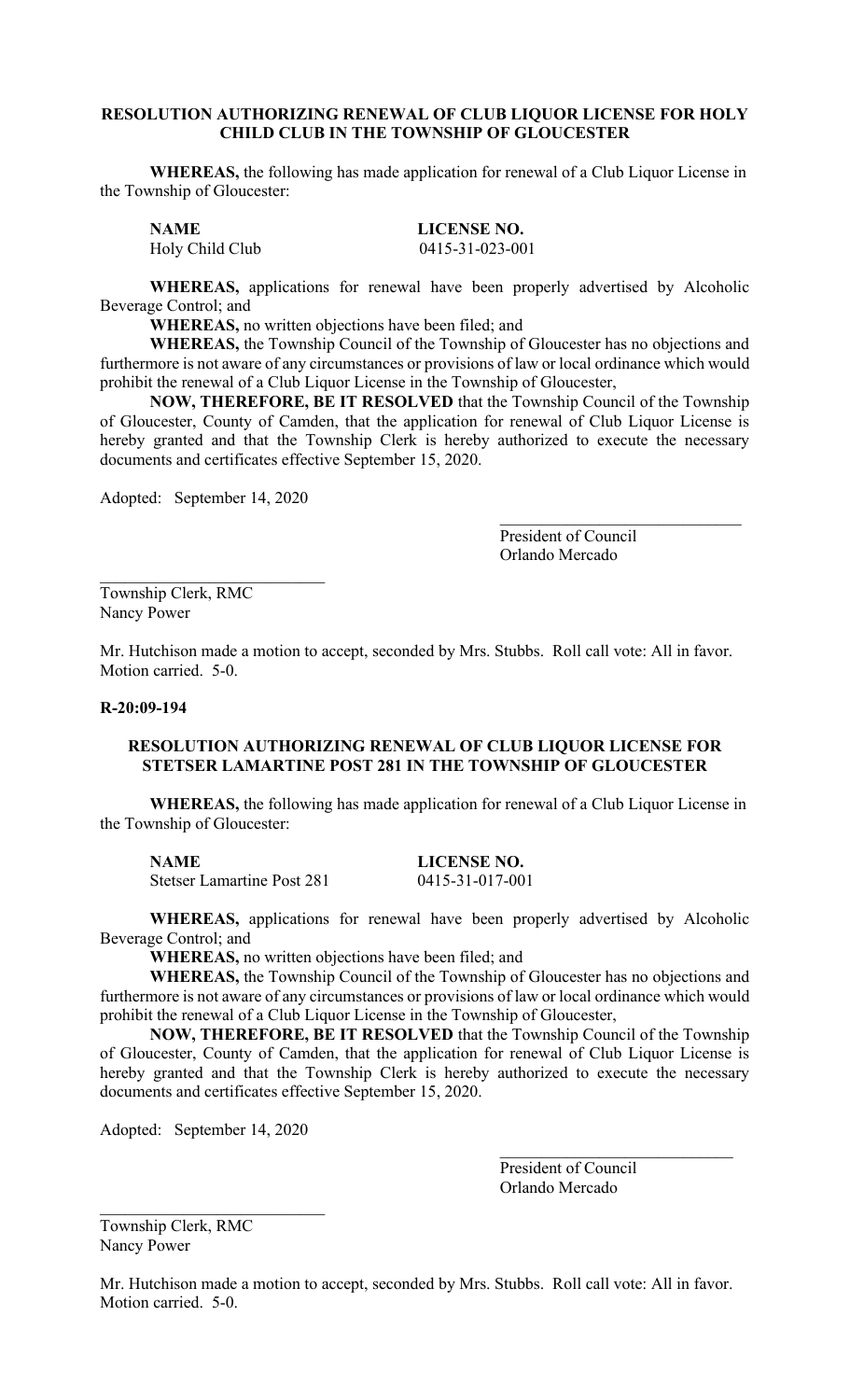# **RESOLUTION AUTHORIZING RENEWAL OF RETAIL CONSUMPTION LIQUOR LICENSE FOR SHREE KUBER KRUPA, LLC IN THE TOWNSHIP OF GLOUCESTER**

**WHEREAS,** the following has made application for renewal of a Retail Consumption Liquor License in the Township of Gloucester:

| NAME                   | <b>TRADING AS</b>                   | <b>LICENSE NO.</b> |
|------------------------|-------------------------------------|--------------------|
| Shree Kuber Krupa, LLC | Cherrywood Liquor $0415-32-014-008$ |                    |

**WHEREAS,** application for renewal has been properly advertised by the Alcoholic Beverage Control, and

**WHEREAS,** no written objections have been filed, and

**WHEREAS,** the Township Council of the Township of Gloucester has no objections and furthermore is not aware of any circumstances or provisions of law or local ordinance which would prohibit the renewal of Retail Consumption Liquor License in the Township of Gloucester,

**NOW, THEREFORE, BE IT RESOLVED** that the Township Council of the Township of Gloucester, County of Camden that the application for renewal of Retail Consumption Liquor License is hereby granted and that the Township Clerk is hereby authorized to execute the necessary documents and certificates effective September 15, 2020.

Adopted: September 14, 2020

President of Council Orlando Mercado

 $\mathcal{L}_\text{max}$  , where  $\mathcal{L}_\text{max}$  and  $\mathcal{L}_\text{max}$ 

Township Clerk, RMC Nancy Power

Mr. Hutchison made a motion to accept, seconded by Mrs. Stubbs. Roll call vote: All in favor. Motion carried. 5-0.

#### **R-20:09-196**

## **RESOLUTION AUTHORIZING RENEWAL OF PLENARY RETAIL DISTRIBUTION LIQUOR LICENSE FOR DEPTFORD BEVERAGE IN THE TOWNSHIP OF GLOUCESTER**

**WHEREAS,** the following has made application for renewal of a Plenary Retail Distribution Liquor License in the Township of Gloucester:

| <b>NAME</b>                                      | <b>TRADING AS</b> | <b>LICENSE NO.</b> |
|--------------------------------------------------|-------------------|--------------------|
| Deptford Beverage Company Inc. Richard's Liquors |                   | 0415-44-012-002    |

**WHEREAS,** application for renewal has been properly advertised by Alcoholic Beverage Control, and

**WHEREAS,** no written objections have been filed, and

**WHEREAS,** the Township Council of the Township of Gloucester has no objections and furthermore is not aware of any circumstances or provisions of law or local ordinance which would prohibit the renewal of a Plenary Retail Distribution Liquor License in the Township of Gloucester,

**NOW, THEREFORE, BE IT RESOLVED** that the Township Council of the Township of Gloucester, County of Camden that the application for renewal of a Plenary Retail Distribution Liquor License is hereby granted and that the Township Clerk is hereby authorized to execute the necessary documents and certificates effective September 15, 2020. Adopted: September 14, 2020

> President of Council Orlando Mercado

\_\_\_\_\_\_\_\_\_\_\_\_\_\_\_\_\_\_\_\_\_\_\_\_\_\_

Township Clerk, RMC Nancy Power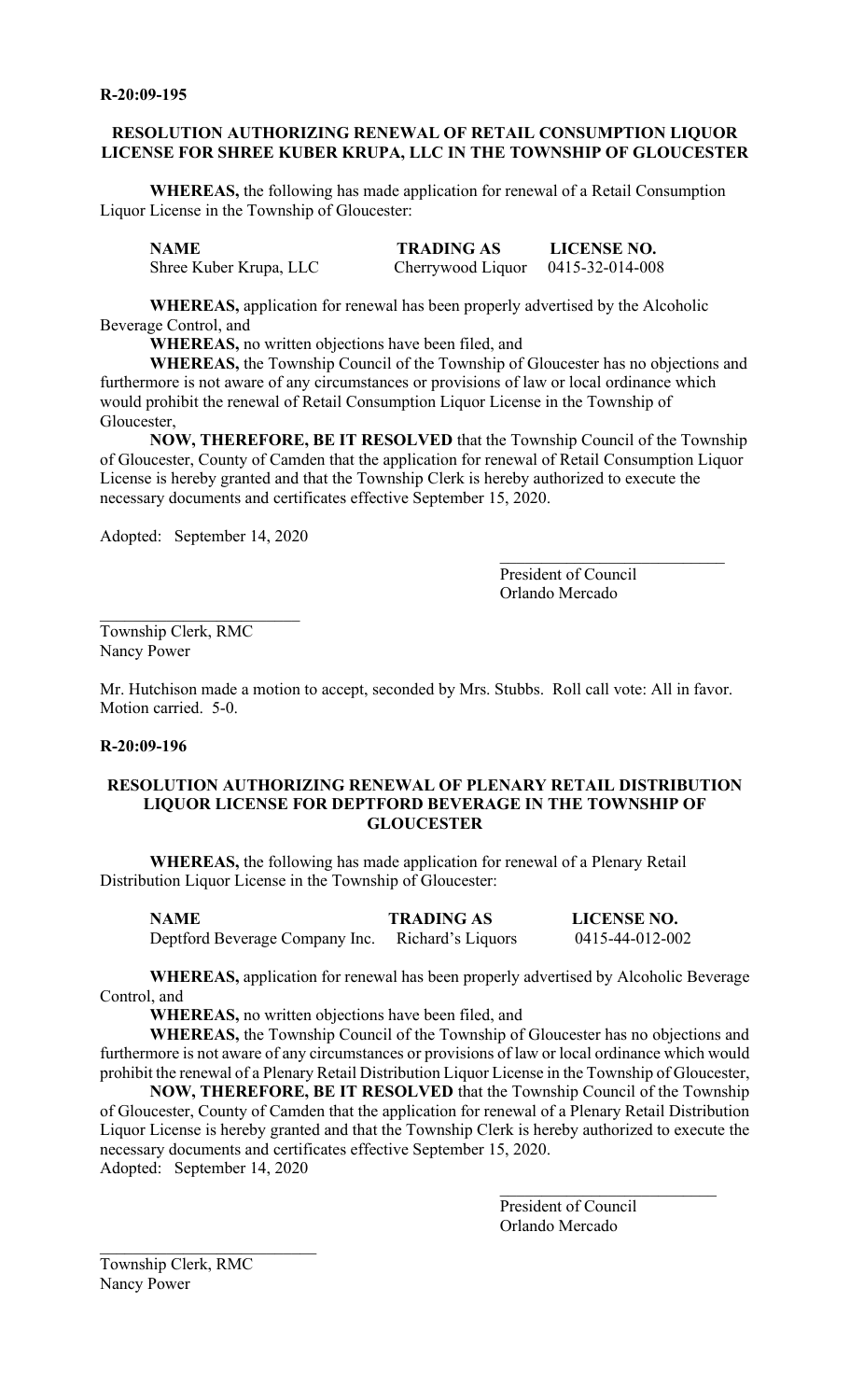Mr. Hutchison made a motion to accept, seconded by Mrs. Stubbs. Roll call vote: All in favor. Motion carried. 5-0.

#### **R-20:09-197**

#### **RESOLUTION AUTHORIZING RENEWAL OF PLENARY RETAIL DISTRIBUTION LIQUOR LICENSE FOR TIMBER CREEK LIQUOR IN THE TOWNSHIP OF GLOUCESTER**

**WHEREAS,** the following has made application for renewal of a Plenary Retail Distribution Liquor License in the Township of Gloucester:

| <b>NAME</b>         | <b>TRADING AS</b>   | <b>LICENSE NO.</b> |
|---------------------|---------------------|--------------------|
| Timber Creek Liquor | Timber Creek Liquor | 0415-44-032-008    |

**WHEREAS,** application for renewal has been properly advertised by Alcoholic Beverage Control, and

**WHEREAS,** no written objections have been filed, and

**WHEREAS,** the Township Council of the Township of Gloucester has no objections and furthermore is not aware of any circumstances or provisions of law or local ordinance which would prohibit the renewal of a Plenary Retail Distribution Liquor License in the Township of Gloucester,

**NOW, THEREFORE, BE IT RESOLVED** that the Township Council of the Township of Gloucester, County of Camden that the application for renewal of a Plenary Retail Distribution Liquor License is hereby granted and that the Township Clerk is hereby authorized to execute the necessary documents and certificates effective September 15, 2020.

Adopted: September 14, 2020

President of Council Orlando Mercado

 $\mathcal{L}_\mathcal{L}$  , which is a set of the set of the set of the set of the set of the set of the set of the set of the set of the set of the set of the set of the set of the set of the set of the set of the set of the set of

ATTEST:

Township Clerk, RMC Nancy Power

Mr. Hutchison made a motion to accept, seconded by Mrs. Stubbs. Roll call vote: All in favor. Motion carried. 5-0.

#### **R-20:09-198**

#### **RESOLUTION AUTHORIZING RENEWAL OF RETAIL CONSUMPTION LIQUOR LICENSE FOR PENN NJ OTW, LLC IN THE TOWNSHIP OF GLOUCESTER**

**WHEREAS,** the following has made application for renewal of a Retail Consumption Liquor License in the Township of Gloucester:

| <b>NAME</b> | <b>TRADING AS</b>                             | <b>LICENSE NO.</b> |
|-------------|-----------------------------------------------|--------------------|
|             | Penn NJ OTW, LLC Favorites at Gloucester Twp. | 0415-33-006-010    |

**WHEREAS,** application for renewal has been properly advertised by the Alcoholic Beverage Control, and

**WHEREAS,** no written objections have been filed, and

**WHEREAS,** the Township Council of the Township of Gloucester has no objections and furthermore is not aware of any circumstances or provisions of law or local ordinance which would prohibit the renewal of Retail Consumption Liquor License in the Township of Gloucester,

**NOW, THEREFORE, BE IT RESOLVED** that the Township Council of the Township of Gloucester, County of Camden that the application for renewal of Retail Consumption Liquor License is hereby granted and that the Township Clerk is hereby authorized to execute the necessary documents and certificates effective September 15, 2020.

Adopted: September 14, 2020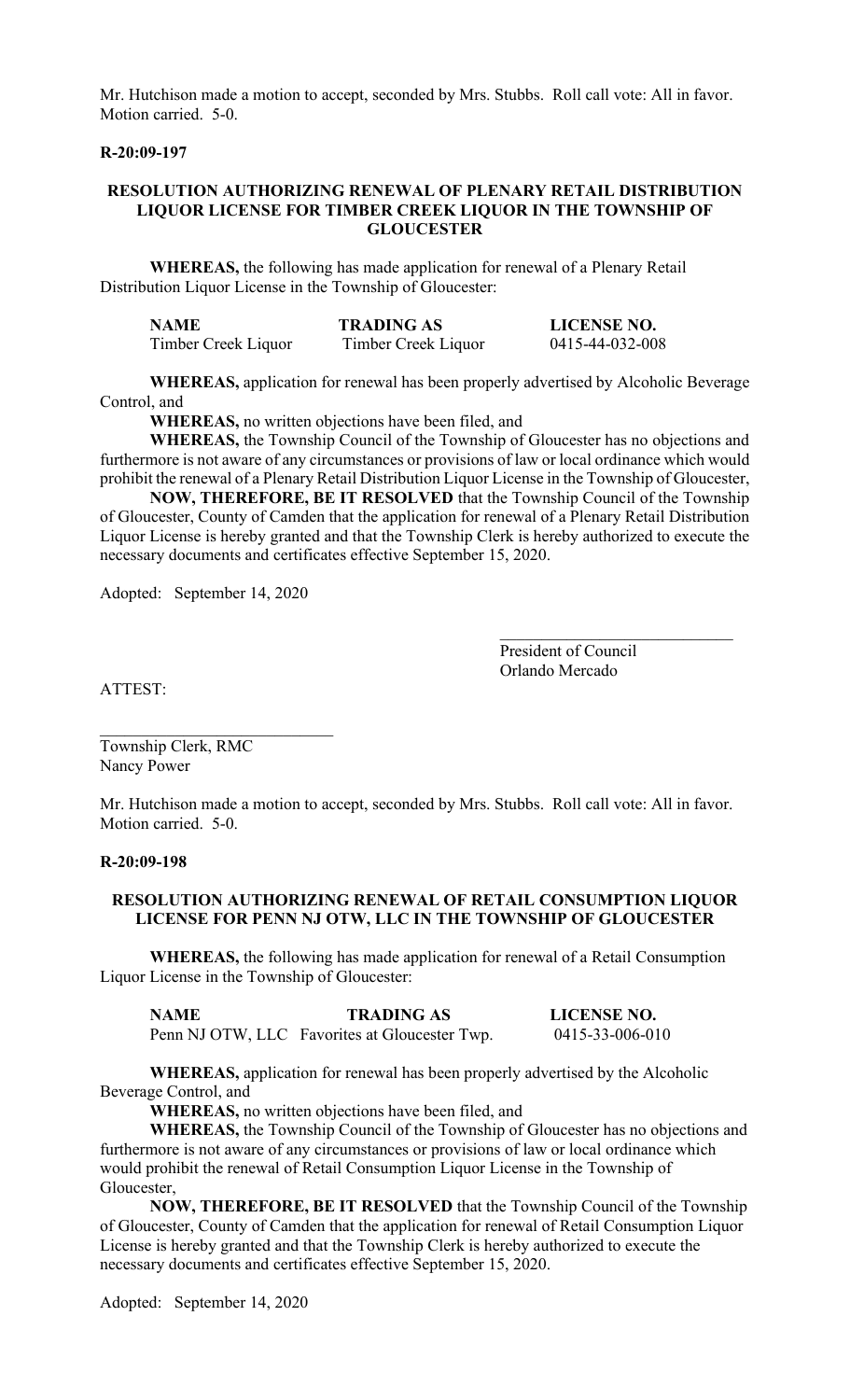President of Council Orlando Mercado

Township Clerk, RMC Nancy Power

\_\_\_\_\_\_\_\_\_\_\_\_\_\_\_\_\_\_\_\_\_\_\_\_

Mr. Hutchison made a motion to accept, seconded by Mrs. Stubbs. Roll call vote: All in favor. Motion carried. 5-0.

# **R-20:09-199**

# **RESOLUTION AUTHORIZING RENEWAL OF RETAIL CONSUMPTION LIQUOR LICENSE FOR CELTIC CROSSINGS, INC. IN THE TOWNSHIP OF GLOUCESTER**

 **WHEREAS,** the following has made application for renewal of a Retail Consumption Liquor License in the Township of Gloucester:

| <b>NAME</b>           | <b>TRADING AS</b> | LICENSE NO.     |
|-----------------------|-------------------|-----------------|
| Celtic Crossings Inc. | Riley's Pub       | 0415-33-035-003 |

**WHEREAS,** application for renewal has been properly advertised by the Alcoholic Beverage Control; and

**WHEREAS,** no written objections have been filed; and

**WHEREAS,** the Township Council of the Township of Gloucester has no objections and furthermore is not aware of any circumstances or provisions of law or local ordinance which would prohibit the renewal of Retail Consumption Liquor License in the Township of Gloucester,

**NOW, THEREFORE, BE IT RESOLVED** that the Township Council of the Township of Gloucester, County of Camden that the application for renewal of Retail Consumption Liquor License is hereby granted and that the Township Clerk is hereby authorized to execute the necessary documents and certificates effective September 15, 2020

Adopted: September 14, 2020

\_\_\_\_\_\_\_\_\_\_\_\_\_\_\_\_\_\_\_\_\_\_\_\_\_

President of Council Orlando Mercado

 $\mathcal{L}_\mathcal{L}$  , which is a set of the set of the set of the set of the set of the set of the set of the set of the set of the set of the set of the set of the set of the set of the set of the set of the set of the set of

Township Clerk, RMC Nancy Power

Mr. Hutchison made a motion to accept, seconded by Mrs. Stubbs. Roll call vote: All in favor. Motion carried. 5-0.

#### **R-20:09-200**

#### **RESOLUTION AUTHORIZING RENEWAL OF RETAIL CONSUMPTION LIQUOR LICENSE FOR SARIN ENTERPRISES, INC.IN THE TOWNSHIP OF GLOUCESTER**

**WHEREAS,** the following has made application for renewal of a Retail Consumption Liquor License in the Township of Gloucester:

| <b>NAME</b>         | <b>TRADING AS</b>   | <b>LICENSE NO.</b> |
|---------------------|---------------------|--------------------|
| PR Enterprises, LLC | Sam's Bar and Grill | 0415-33-007-005    |

**WHEREAS,** application for renewal has been properly advertised by the Alcoholic Beverage Control, and

**WHEREAS,** no written objections have been filed, and

**WHEREAS,** the Township Council of the Township of Gloucester has no objections and furthermore is not aware of any circumstances or provisions of law or local ordinance which would prohibit the renewal of Retail Consumption Liquor License in the Township of Gloucester,

**NOW, THEREFORE, BE IT RESOLVED** that the Township Council of the Township of Gloucester, County of Camden that the application for renewal of Retail Consumption Liquor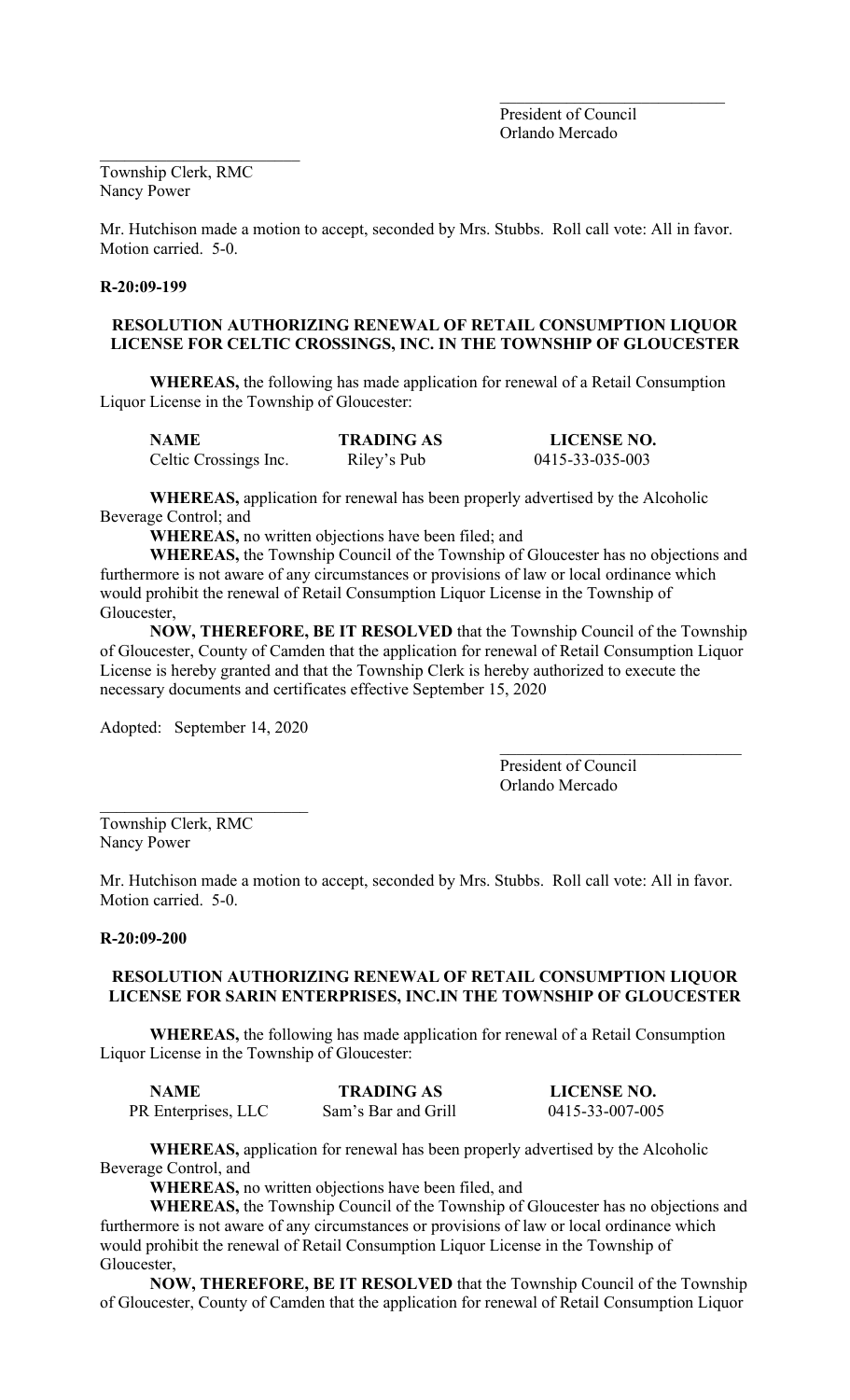License is hereby granted and that the Township Clerk is hereby authorized to execute the necessary documents and certificates effective September 15, 2020.

Adopted: September 14, 2020

 $\mathcal{L}_\text{max}$  , where  $\mathcal{L}_\text{max}$  and  $\mathcal{L}_\text{max}$ President of Council Orlando Mercado

\_\_\_\_\_\_\_\_\_\_\_\_\_\_\_\_\_\_\_\_\_\_\_\_\_ Township Clerk, RMC Nancy Power

Mr. Hutchison made a motion to accept, seconded by Mrs. Stubbs. Roll call vote: All in favor. Motion carried. 5-0.

## **R-20:09-201**

# **RESOLUTION AUTHORIZING RENEWAL OF RETAIL CONSUMPTION LIQUOR LICENSE FOR REGGIE'S, INC. IN THE TOWNSHIP OF GLOUCESTER**

**WHEREAS,** the following has made application for renewal of a Retail Consumption Liquor License in the Township of Gloucester:

| <b>NAME</b>  | <b>TRADING AS</b> | <b>LICENSE NO.</b> |
|--------------|-------------------|--------------------|
| Reggies Inc. | Skeeters Pub      | 0415-32-013-003    |

**WHEREAS,** application for renewal has been properly advertised by the Alcoholic Beverage Control; and

**WHEREAS,** no written objections have been filed; and

**WHEREAS,** the Township Council of the Township of Gloucester has no objections and furthermore is not aware of any circumstances or provisions of law or local ordinance which would prohibit the renewal of Retail Consumption Liquor License in the Township of Gloucester,

**NOW, THEREFORE, BE IT RESOLVED** that the Township Council of the Township of Gloucester, County of Camden that the application for renewal of Retail Consumption Liquor License is hereby granted and that the Township Clerk is hereby authorized to execute the necessary documents and certificates effective September 15, 2020.

Adopted: September 14, 2020

\_\_\_\_\_\_\_\_\_\_\_\_\_\_\_\_\_\_\_\_\_\_\_\_\_\_

President of Council Orlando Mercado

Township Clerk, RMC Nancy Power

Mr. Hutchison made a motion to accept, seconded by Mrs. Stubbs. Roll call vote: All in favor. Motion carried. 5-0.

#### **R-20:09-202**

## **RESOLUTION AUTHORIZING RENEWAL OF RETAIL CONSUMPTION LIQUOR LICENSE IN THE TOWNSHIP OF GLOUCESTER**

**WHEREAS,** the following has made application for renewal of a Retail Consumption Liquor License in the Township of Gloucester:

| <b>NAME</b>           | <b>TRADING AS</b>  | <b>LICENSE NO.</b> |
|-----------------------|--------------------|--------------------|
| BWW Jersey Wings, INC | Buffalo Wild Wings | 0415-33-038-004    |

**WHEREAS,** application for renewal has been properly advertised by the Alcoholic Beverage Control, and

**WHEREAS,** no written objections have been filed, and

**WHEREAS,** the Township Council of the Township of Gloucester has no objections and furthermore is not aware of any circumstances or provisions of law or local ordinance which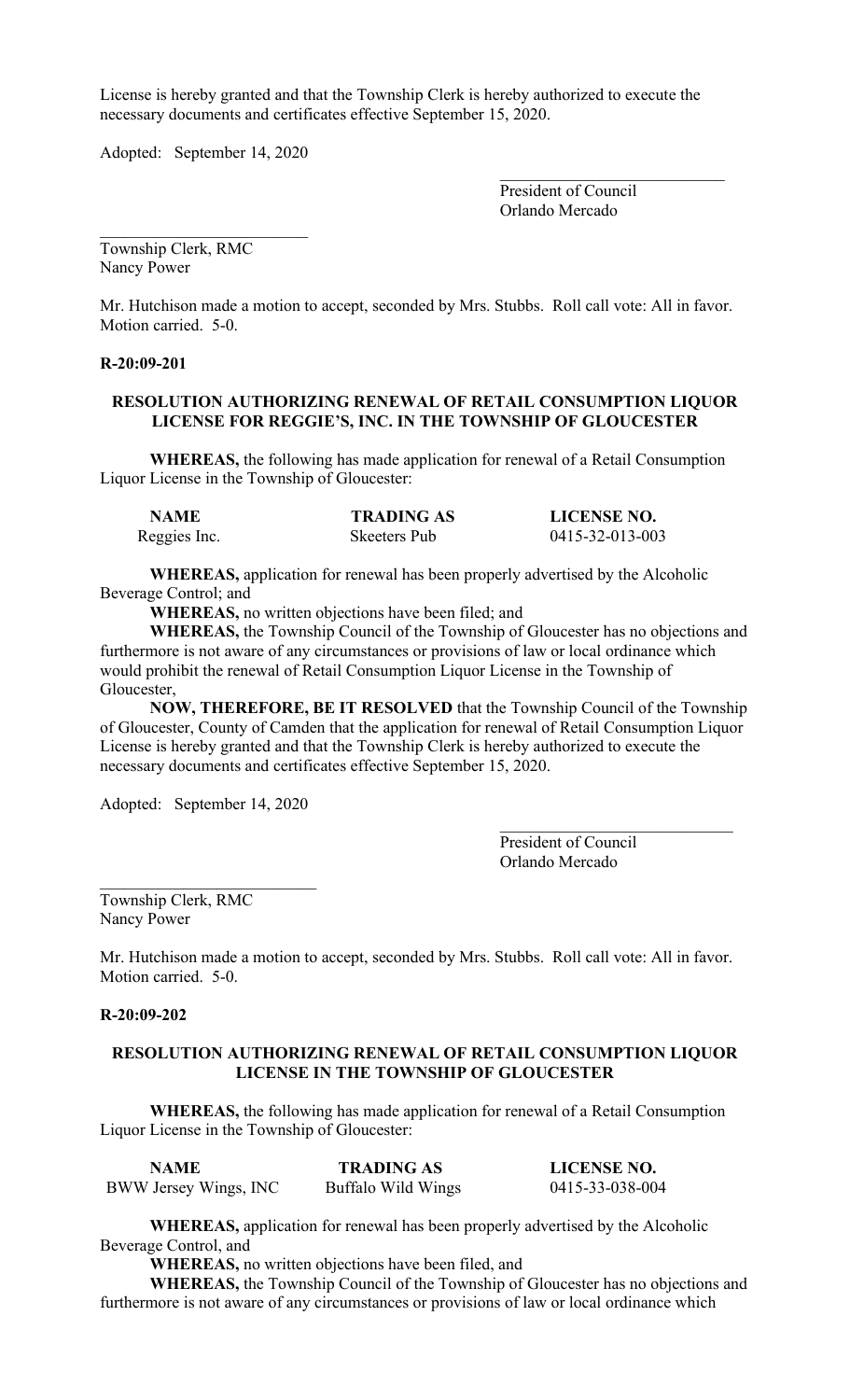would prohibit the renewal of Retail Consumption Liquor License in the Township of Gloucester,

**NOW, THEREFORE, BE IT RESOLVED** that the Township Council of the Township of Gloucester, County of Camden that the application for renewal of Retail Consumption Liquor License is hereby granted and that the Township Clerk is hereby authorized to execute the necessary documents and certificates effective September 15, 2020.

Adopted: September 14, 2020

President of Council Orlando Mercado

 $\mathcal{L}_\mathcal{L}$  , which is a set of the set of the set of the set of the set of the set of the set of the set of the set of the set of the set of the set of the set of the set of the set of the set of the set of the set of

\_\_\_\_\_\_\_\_\_\_\_\_\_\_\_\_\_\_\_\_\_\_\_\_\_ Township Clerk, RMC Nancy Power

Mr. Hutchison made a motion to accept, seconded by Mrs. Stubbs. Roll call vote: All in favor. Motion carried. 5-0.

# **R-20:09-203**

#### **RESOLUTION AUTHORIZING RELEASE OF SECURITIES FOR BANK OF AMERICA IN THE TOWNSHIP OF GLOUCESTER**

**WHEREAS,** the developer of Bank of America has supplied the Township of Gloucester with securities covering this project within the Township of Gloucester; and

**WHEREAS,** the Engineer has inspected this project and has given his report to the Township Council of the Township of Gloucester;

**NOW, THEREFORE, BE IT RESOLVED** by the Township Council of the Township of Gloucester that the cash securities in the amount of \$12,761.60 in the name Vericon Construction be released upon the posting of an approved maintenance bond in the amount of \$1,164.24.

Adopted: September 14, 2020

President of Council Orlando Mercado

ATTEST:

Township Clerk, RMC Nancy Power

Mr. Hutchison made a motion to accept, seconded by Mrs. Stubbs. Roll call vote: All in favor. Motion carried. 5-0.

#### **R-20:09-204**

## **RESOLUTION AUTHORIZING RELEASE OF SECURITIES FOR CRICKET COMMUNICATIONS IN THE TOWNSHIP OF GLOUCESTER**

**WHEREAS,** the developer, Cricket Communications, has supplied the Township of Gloucester with securities covering the site improvements at 71 Landing Road (Block 2401 Lot 1 & 3) within the Township of Gloucester; and

**WHEREAS,** the Engineer has inspected this project and has given his report to the Township Council of the Township of Gloucester;

**NOW, THEREFORE, BE IT RESOLVED** by the Township Council of the Township of Gloucester that the cash securities in the amount of \$6,552.00 in the name of Cricket Communications be released.

Adopted: September 14, 2020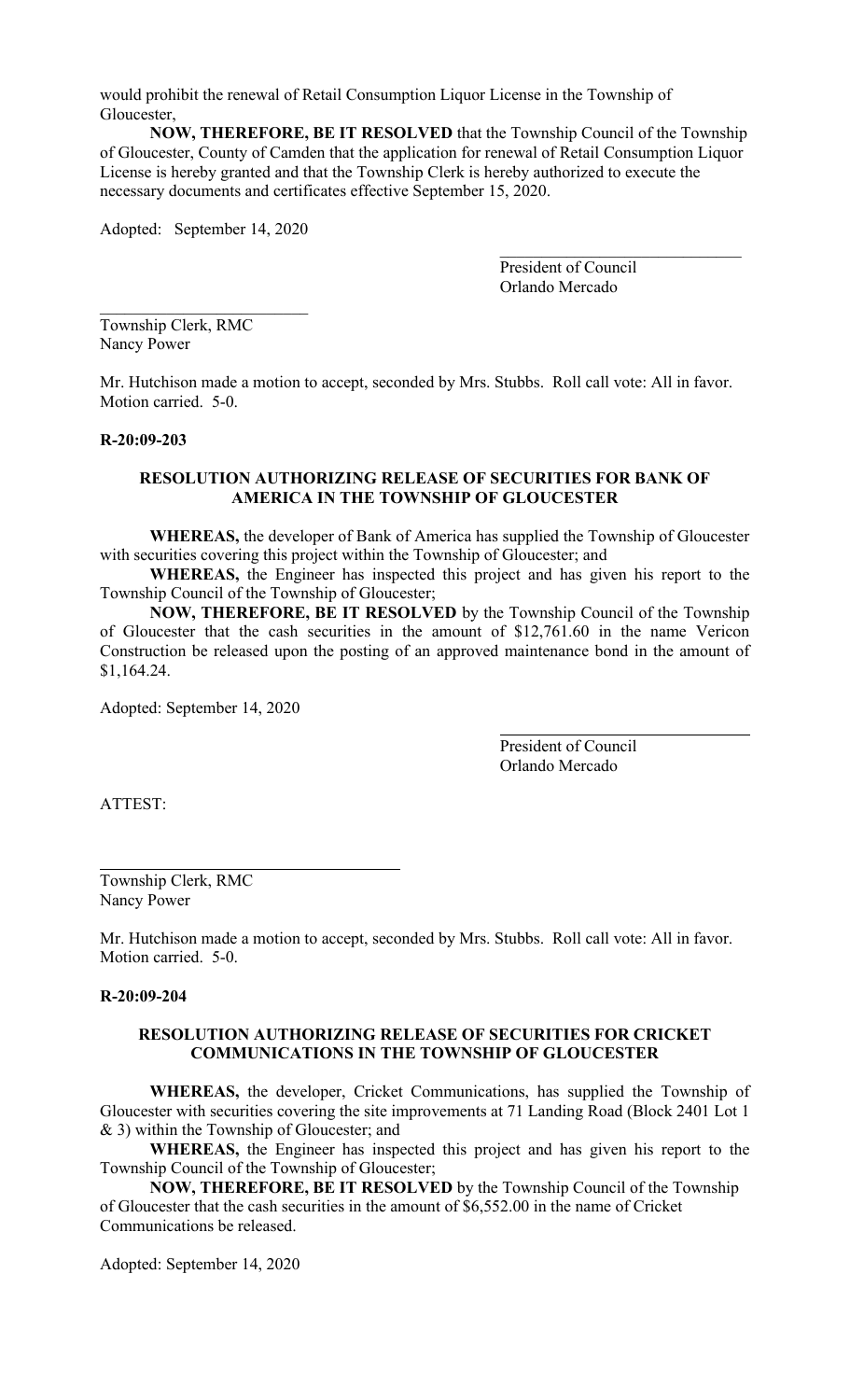President of Council Orlando Mercado

ATTEST:

Township Clerk, RMC Nancy Power

Mr. Hutchison made a motion to accept, seconded by Mrs. Stubbs. Roll call vote: All in favor. Motion carried. 5-0.

#### **REGULAR AGENDA:**

**R-20:09-205**

# **RESOLUTION OF THE TOWNSHIP COUNCIL OF THE TOWNSHIP OF GLOUCESTER RESCINDING RESOLUTION R-20:08-161 ENTITLED, "RESOLUTION AUTHORIZING RENEWAL OF RETAIL CONSUMPTION LIQUOR LICENSE FOR BARLEY & ROOT CORPORATION IN THE TOWNSHIP OF GLOUCESTER"**

**WHEREAS**, the Township Council of the Township of Gloucester adopted Resolution R-20:08-161 entitled **"RESOLUTION AUTHORIZING RENEWAL OF RETAIL CONSUMPTION LIQUOR LICENSE FOR BARLEY & ROOT CORPORATION IN THE TOWNSHIP OF GLOUCESTER"**, and

**WHEREAS,** the State of New Jersey Alcoholic Beverage Control requires a 12:39 Special ruling for inactive "In-Pocket" licenses, and

**NOW, THEREFORE, BE IT RESOLVED** that the Township Council of the Township of Gloucester, County of Camden is hereby rescinding resolution R-20:08-161 which authorized renewal of the following license:

**NAME TRADING AS LICENSE NO.**<br>Barley & Root Corporation Founder's Grove (In-Pocket) 0415-33-003-004 Barley & Root Corporation Founder's Grove (In-Pocket)

Upon a Special Ruling has been granted by the State.

Adopted: September 14, 2020

ATTEST:

President of Council Orlando Mercado

Township Clerk, RMC Nancy Power

Mr. Hutchison made a motion to accept, seconded by Mrs. Trotto. Roll call vote: All in favor. Motion carried. 5-0.

# **R-20:09-206**

## **RESOLUTION OF THE TOWNSHIP COUNCIL OF THE TOWNSHIP OF GLOUCESTER RESCINDING RESOLUTION R-20:07-147 ENTITLED, "RESOLUTION AUTHORIZING RENEWAL OF RETAIL CONSUMPTION LIQUOR LICENSE FOR RUBY TUESDAY, INC. IN THE TOWNSHIP OF GLOUCESTER"**

**WHEREAS**, the Township Council of the Township of Gloucester adopted Resolution R-20:08-147 entitled **"RESOLUTION AUTHORIZING RENEWAL OF RETAIL**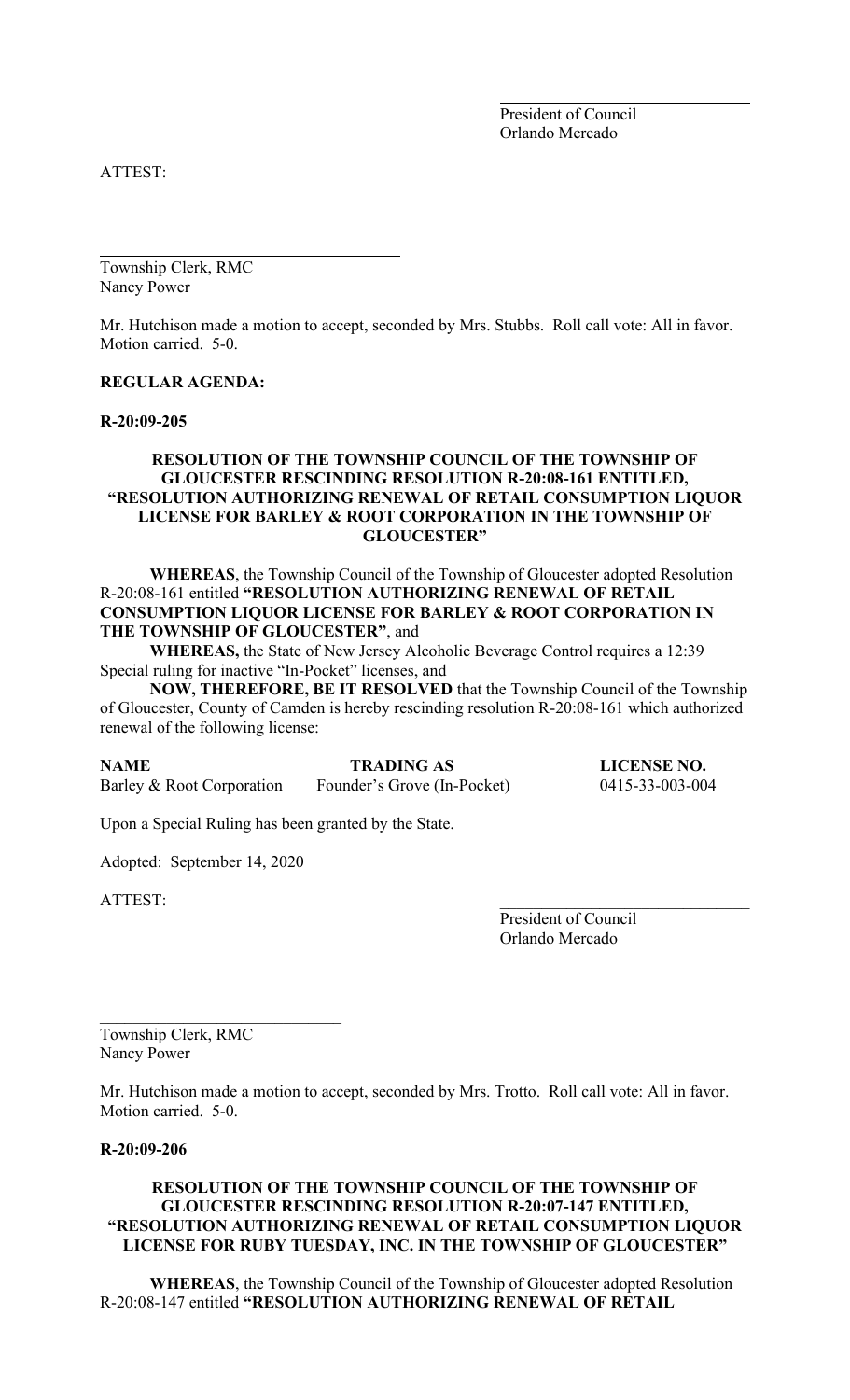# **CONSUMPTION LIQUOR LICENSE FOR RUBY TUESDAY, INC. IN THE TOWNSHIP OF GLOUCESTER"**, and

**WHEREAS,** the State of New Jersey Alcoholic Beverage Control requires a 12:39 Special ruling for inactive "In-Pocket" licenses, and

**NOW, THEREFORE, BE IT RESOLVED** that the Township Council of the Township of Gloucester, County of Camden is hereby rescinding resolution R-20:08-147 which authorized renewal of the following license:

Ruby Tuesday, Inc. (In-Pocket) 0415-33-039-002

**NAME TRADING AS LICENSE NO.**

Upon a Special Ruling has been granted by the State.

Adopted: September 14, 2020

ATTEST:

President of Council Orlando Mercado

 $\mathcal{L}_\mathcal{L}$  , which is a set of the set of the set of the set of the set of the set of the set of the set of the set of the set of the set of the set of the set of the set of the set of the set of the set of the set of Township Clerk, RMC Nancy Power

Mr. Hutchison made a motion to accept, seconded by Mrs. Trotto. Roll call vote: All in favor. Motion carried. 5-0.

#### **R-20:09-207**

#### **RESOLUTION AUTHORIZING RENEWAL OF RETAIL CONSUMPTION LIQUOR LICENSE FOR TEXAS ROADHOUSE HOLDINGS, LLC IN THE TOWNSHIP OF GLOUCESTER**

**WHEREAS,** the following has made application for renewal of a Retail Consumption Liquor License in the Township of Gloucester:

| <b>NAME</b>                                  | <b>TRADING AS</b> | <b>LICENSE NO.</b> |
|----------------------------------------------|-------------------|--------------------|
| Texas Roadhouse Holdings LLC Texas Roadhouse |                   | 0415-33-041-002    |

**WHEREAS,** application for renewal has been properly advertised by the Alcoholic Beverage Control; and

**WHEREAS,** no written objections have been filed; and

**WHEREAS,** the Township Council of the Township of Gloucester has no objections and furthermore is not aware of any circumstances or provisions of law or local ordinance which would prohibit the renewal of Retail Consumption Liquor License in the Township of Gloucester,

**NOW, THEREFORE, BE IT RESOLVED** that the Township Council of the Township of Gloucester, County of Camden that the application for renewal of Retail Consumption Liquor License is hereby granted and that the Township Clerk is hereby authorized to execute the necessary documents and certificates effective September 15, 2020.

Adopted: September 14, 2020

President of Council Orlando Mercado

Township Clerk, RMC Nancy Power

Mr. Hutchison made a motion to accept, seconded by Mrs. Trotto. Roll call vote: All in favor. Motion carried. 5-0.